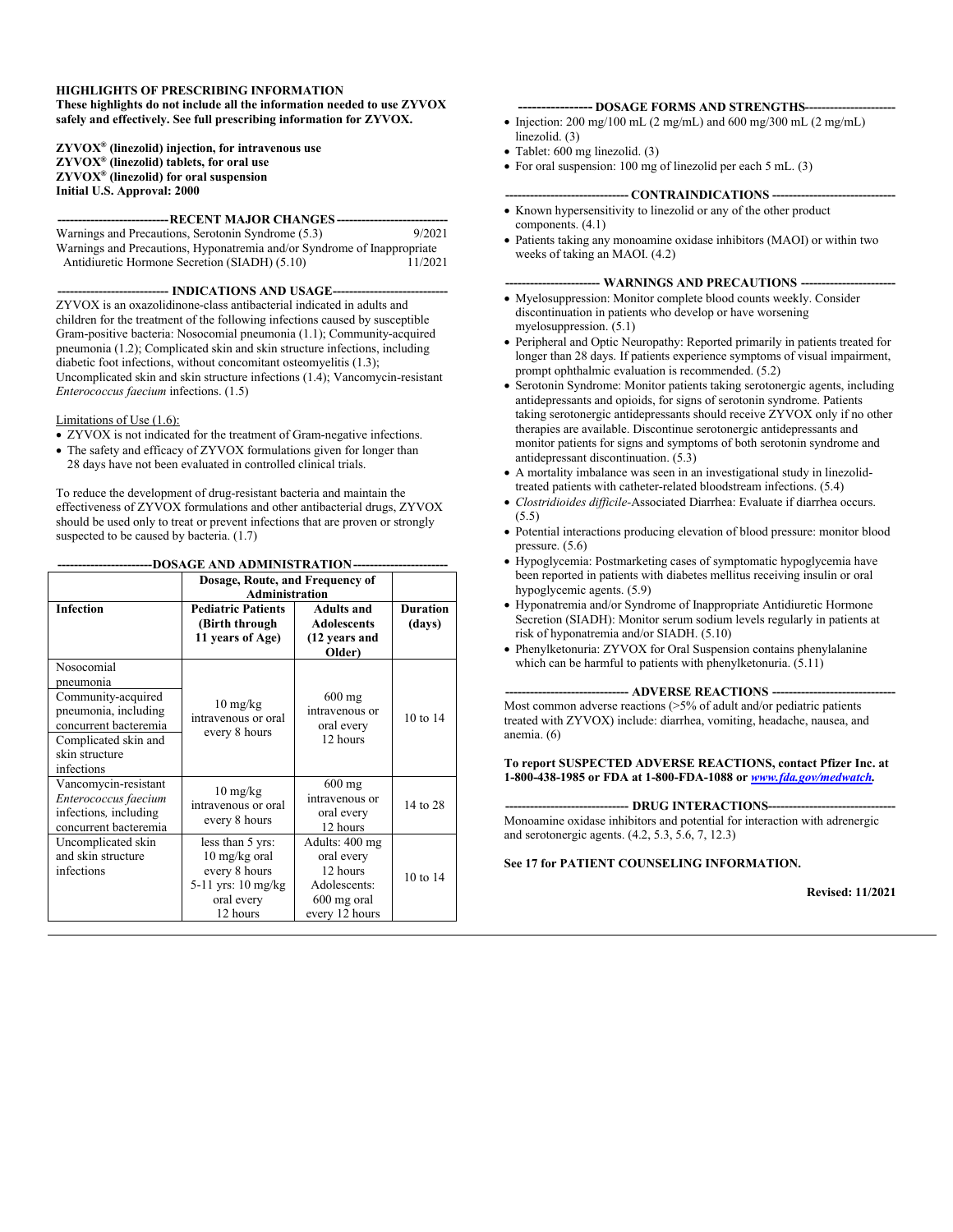#### **FULL PRESCRIBING INFORMATION: CONTENTS\***

#### **1 INDICATIONS AND USAGE**

- 1.1 Nosocomial Pneumonia
- 1.2 Community-acquired Pneumonia
- 1.3 Complicated Skin and Skin Structure Infections
- 1.4 Uncomplicated Skin and Skin Structure Infections
- 1.5 Vancomycin-resistant *Enterococcus faecium* Infections
- 1.6 Limitations of Use
- 1.7 Usage

#### **2 DOSAGE AND ADMINISTRATION**

- 2.1 General Dosage and Administration
- 2.2 Intravenous Administration
- 2.3 Compatibilities
- 2.4 Incompatibilities
- 2.5 Constitution of Oral Suspension
- **3 DOSAGE FORMS AND STRENGTHS**

#### **4 CONTRAINDICATIONS**

- 4.1 Hypersensitivity
- 4.2 Monoamine Oxidase Inhibitors
- **5 WARNINGS AND PRECAUTIONS**
	- 5.1 Myelosuppression
	- 5.2 Peripheral and Optic Neuropathy
	- 5.3 Serotonin Syndrome
	- 5.4 Mortality Imbalance in an Investigational Study in Patients with Catheter-Related Bloodstream Infections, Including Those with Catheter-site Infections
	- 5.5 *Clostridioides difficile*-Associated Diarrhea
	- 5.6 Potential Interactions Producing Elevation of Blood Pressure
	- 5.7 Lactic Acidosis
	- 5.8 Convulsions
	- 5.9 Hypoglycemia
	- 5.10Hyponatremia and/or Syndrome of Inappropriate Antidiuretic Hormone Secretion (SIADH)
	- 5.11Risks in Patients with Phenylketonuria
	- 5.12Development of Drug-Resistant Bacteria
- **6 ADVERSE REACTIONS**
	- 6.1 Clinical Trials Experience
	- 6.2 Postmarketing Experience
- **7 DRUG INTERACTIONS**
	- 7.1 Monoamine Oxidase Inhibitors
	- 7.2 Adrenergic and Serotonergic Agents
- **8 USE IN SPECIFIC POPULATIONS**
	- 8.1 Pregnancy
	- 8.2 Lactation
	- 8.3 Females and Males of Reproductive Potential
	- 8.4 Pediatric Use
	- 8.5 Geriatric Use
- **10 OVERDOSAGE**
- **11 DESCRIPTION**
- **12 CLINICAL PHARMACOLOGY**
	- 12.1 Mechanism of Action
	- 12.2 Pharmacodynamics
	- 12.3 Pharmacokinetics
	- 12.4 Microbiology
- **13 NONCLINICAL TOXICOLOGY**
	- 13.1 Carcinogenesis, Mutagenesis, Impairment of Fertility 13.2 Animal Toxicology and/or Pharmacology
- **14 CLINICAL STUDIES**
	- 14.1 Adults
	- 14.2 Pediatric Patients
- **16 HOW SUPPLIED/STORAGE AND HANDLING**
	- 16.1 Injection
	- 16.2 Tablets
	- 16.3 Oral Suspension
	- 16.4 Storage and Handling
- **17 PATIENT COUNSELING INFORMATION**

\*Sections or subsections omitted from the full prescribing information are not listed.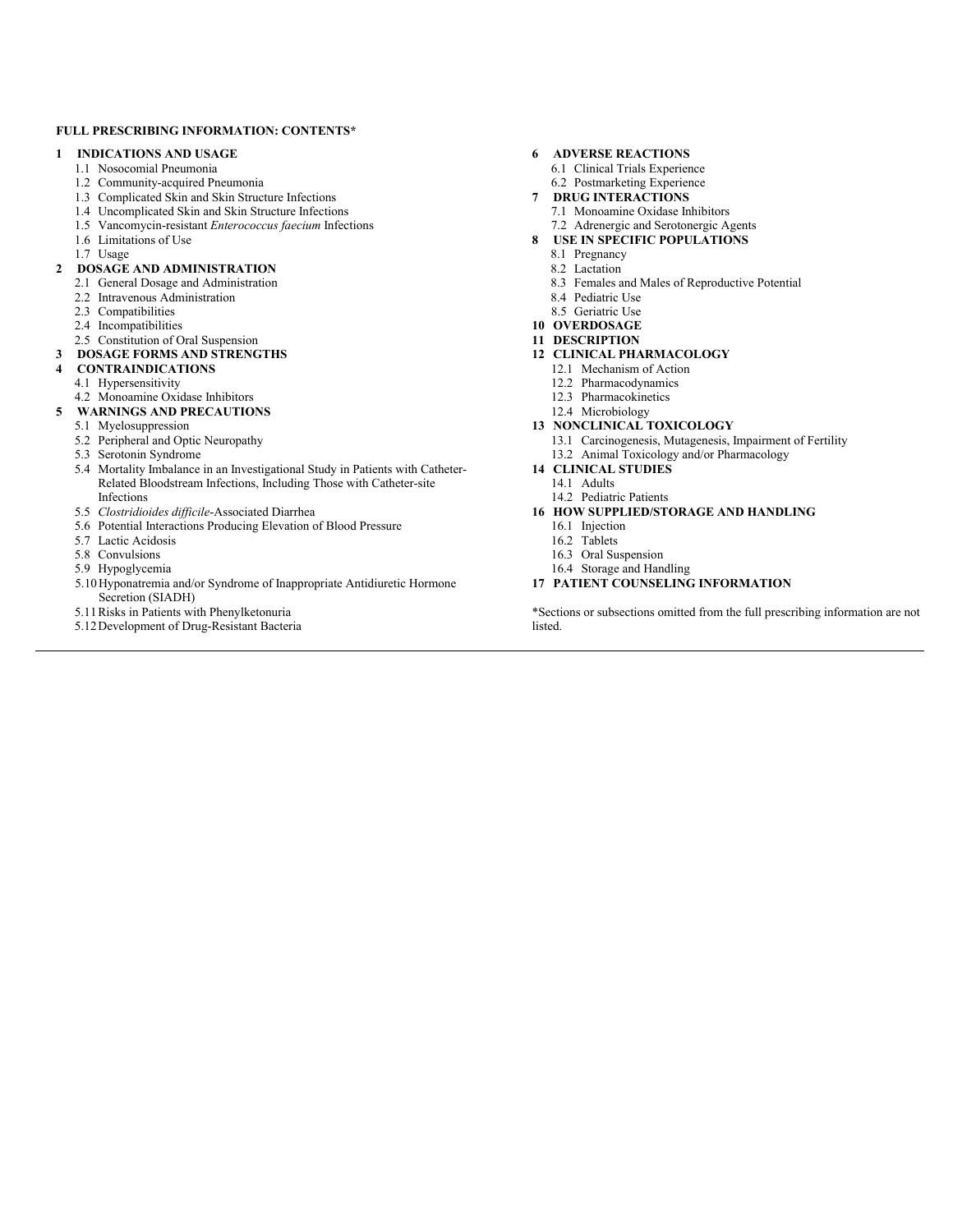### **FULL PRESCRIBING INFORMATION**

# **1 INDICATIONS AND USAGE**

# **1.1 Nosocomial Pneumonia**

ZYVOX is indicated for the treatment of nosocomial pneumonia caused by *Staphylococcus aureus* (methicillinsusceptible and -resistant isolates) or *Streptococcus pneumoniae* [*see Clinical Studies (14)*].

# **1.2 Community-acquired Pneumonia**

ZYVOX is indicated for the treatment of community-acquired pneumonia caused by *Streptococcus pneumoniae*, including cases with concurrent bacteremia, or *Staphylococcus aureus* (methicillin-susceptible isolates only) [*see Clinical Studies (14)*].

# **1.3 Complicated Skin and Skin Structure Infections**

ZYVOX is indicated for the treatment of complicated skin and skin structure infections, including diabetic foot infections, without concomitant osteomyelitis, caused by *Staphylococcus aureus* (methicillin-susceptible and -resistant isolates), *Streptococcus pyogenes*, or *Streptococcus agalactiae*. ZYVOX has not been studied in the treatment of decubitus ulcers [*see Clinical Studies (14)*].

# **1.4 Uncomplicated Skin and Skin Structure Infections**

ZYVOX is indicated for the treatment of uncomplicated skin and skin structure infections caused by *Staphylococcus aureus* (methicillin-susceptible isolates only) or *Streptococcus pyogenes* [*see Clinical Studies (14)*].

# **1.5 Vancomycin-resistant** *Enterococcus faecium* **Infections**

ZYVOX is indicated for the treatment of vancomycin-resistant *Enterococcus faecium* infections, including cases with concurrent bacteremia [*see Clinical Studies (14)*].

# **1.6 Limitations of Use**

- ZYVOX is not indicated for the treatment of Gram-negative infections. It is critical that specific Gram-negative therapy be initiated immediately if a concomitant Gram-negative pathogen is documented or suspected [*see Warnings and Precautions (5.4)*].
- The safety and efficacy of ZYVOX formulations given for longer than 28 days have not been evaluated in controlled clinical trials [*see Clinical Studies (14)*].

# **1.7 Usage**

To reduce the development of drug-resistant bacteria and maintain the effectiveness of ZYVOX and other antibacterial drugs, ZYVOX should be used only to treat or prevent infections that are proven or strongly suspected to be caused by susceptible bacteria. When culture and susceptibility information are available, they should be considered in selecting or modifying antibacterial therapy. In the absence of such data, local epidemiology and susceptibility patterns may contribute to the empiric selection of therapy.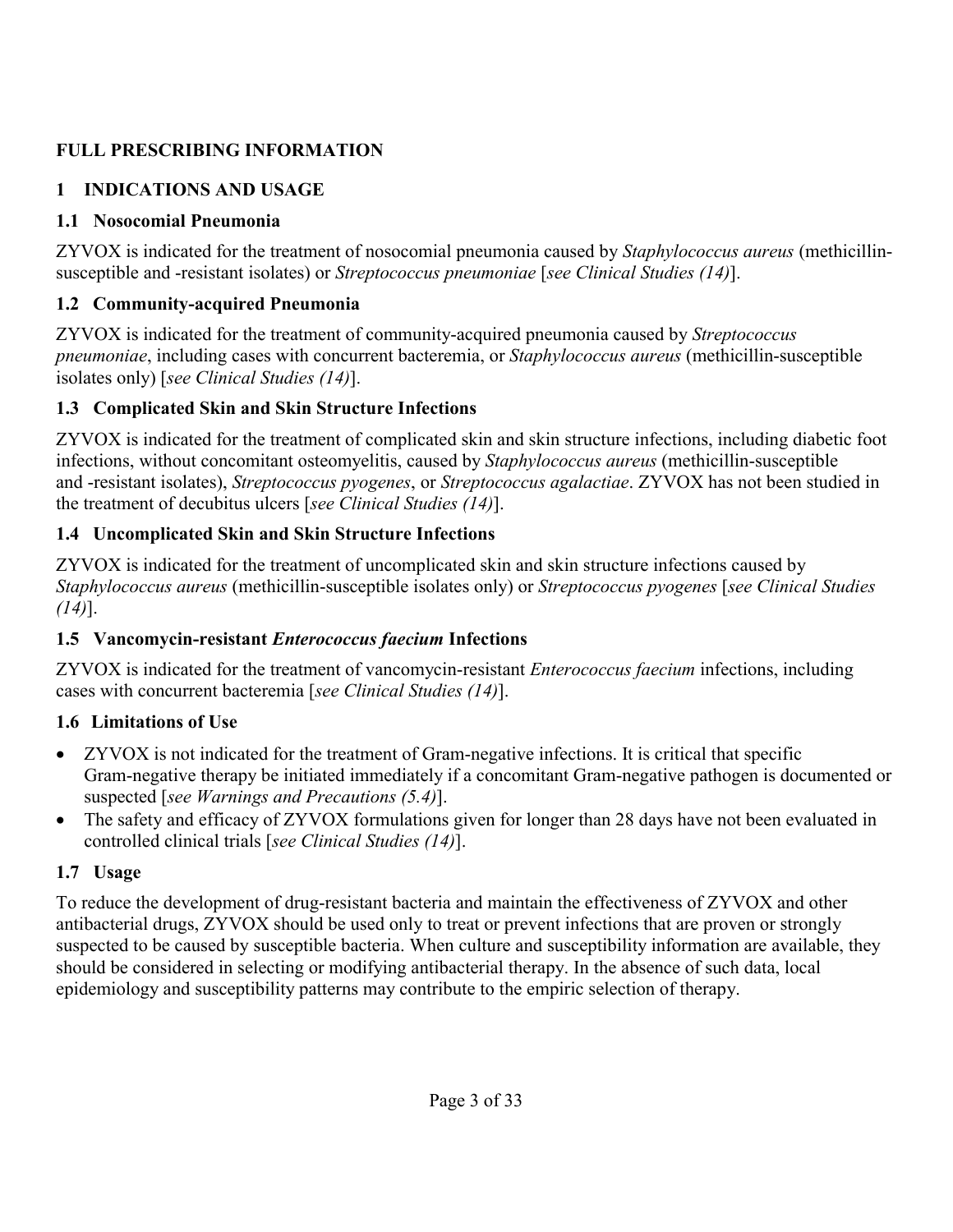### **2 DOSAGE AND ADMINISTRATION**

### **2.1 General Dosage and Administration**

The recommended dosage for ZYVOX formulations for the treatment of infections is described in Table 1.

|                                                                                                              | Dosage, Route and Frequency of Administration                                                                                              | Recommended                                                                                                                       |                                                              |
|--------------------------------------------------------------------------------------------------------------|--------------------------------------------------------------------------------------------------------------------------------------------|-----------------------------------------------------------------------------------------------------------------------------------|--------------------------------------------------------------|
| Infection <sup>*</sup>                                                                                       | Pediatric Patients <sup>†</sup> (Birth<br>through 11 Years of Age)                                                                         | <b>Adults and Adolescents</b><br>(12 Years and Older)                                                                             | <b>Duration of</b><br><b>Treatment</b><br>(consecutive days) |
| Nosocomial<br>pneumonia                                                                                      |                                                                                                                                            |                                                                                                                                   |                                                              |
| Community-<br>acquired pneumonia,<br>including concurrent<br>bacteremia                                      | 10 mg/kg intravenously or oral <sup>‡</sup><br>every 8 hours                                                                               | 600 mg intravenously or oral <sup><math>\ddagger</math></sup><br>every 12 hours                                                   | 10 to 14                                                     |
| Complicated skin<br>and skin structure<br>infections                                                         |                                                                                                                                            |                                                                                                                                   |                                                              |
| Vancomycin-<br>resistant<br><i>Enterococcus</i><br>faecium infections,<br>including concurrent<br>bacteremia | 10 mg/kg intravenously or oral <sup><math>\ddagger</math></sup><br>every 8 hours                                                           | 600 mg intravenously or oral <sup><math>\ddagger</math></sup><br>every 12 hours                                                   | 14 to 28                                                     |
| Uncomplicated skin<br>and skin structure<br>infections                                                       | less than 5 yrs: 10 mg/kg oral <sup><math>\ddagger</math></sup><br>every 8 hours<br>5-11 yrs: 10 mg/kg oral <sup>‡</sup> every<br>12 hours | Adults: $400 \text{ mg}$ oral <sup>‡</sup> every<br>12 hours<br>Adolescents: $600 \text{ mg}$ oral <sup>‡</sup><br>every 12 hours | 10 to 14                                                     |

**Table 1. Dosage Guidelines for ZYVOX**

Due to the designated pathogens [see Indications and Usage (1)]

† **Neonates less than** 7 **days**: Most pre-term neonates less than 7 days of age (gestational age less than 34 weeks) have lower systemic linezolid clearance values and larger AUC values than many full-term neonates and older infants. These neonates should be initiated with a dosing regimen of 10 mg/kg every 12 hours. Consideration may be given to the use of 10 mg/kg every 8 hours regimen in neonates with a sub-optimal clinical response. All neonatal patients should receive 10 mg/kg every 8 hours by 7 days of life [*see Use in Specific Populations (8.4) and Clinical Pharmacology (12.3)*].

‡ Oral dosing using either ZYVOX Tablets or ZYVOX for Oral Suspension [*see How Supplied/Storage and Handling (16)*].

No dose adjustment is necessary when switching from intravenous to oral administration.

### **2.2 Intravenous Administration**

ZYVOX I.V. Injection is supplied in single-dose, ready-to-use infusion bags. Parenteral drug products should be inspected visually for particulate matter prior to administration. Check for minute leaks by firmly squeezing the bag. If leaks are detected, discard the solution, as sterility may be impaired*.* Keep the infusion bags in the overwrap until ready to use. Store at room temperature. Protect from freezing. ZYVOX I.V. Injection may exhibit a yellow color that can intensify over time without adversely affecting potency.

ZYVOX I.V. Injection should be administered by intravenous infusion over a period of 30 to 120 minutes. Do not use this intravenous infusion bag in series connections. Additives should not be introduced into this solution. If ZYVOX I.V. Injection is to be given concomitantly with another drug, each drug should be given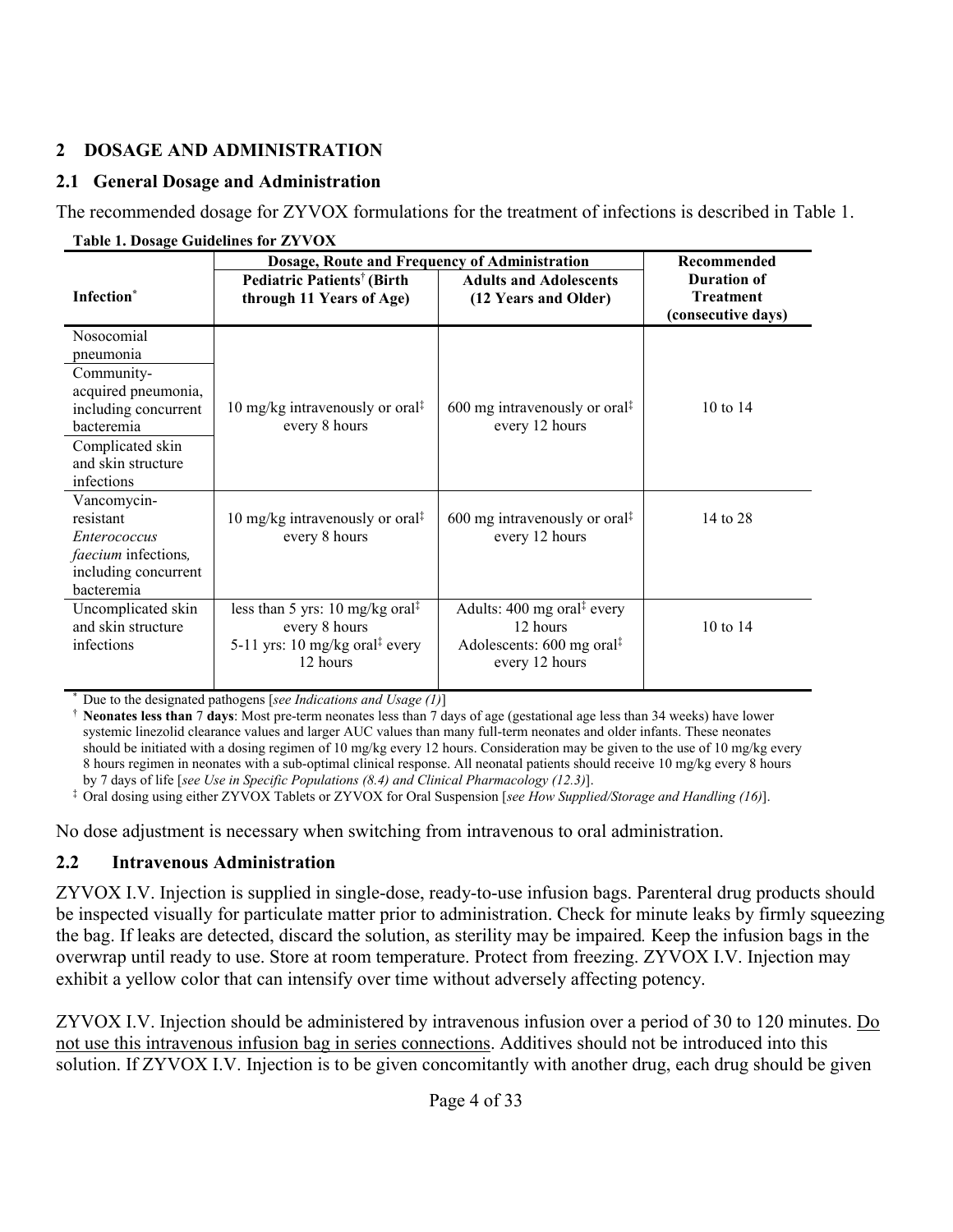separately in accordance with the recommended dosage and route of administration for each product. Discard unused portion.

If the same intravenous line is used for sequential infusion of several drugs, the line should be flushed before and after infusion of ZYVOX I.V. Injection with an infusion solution compatible with ZYVOX I.V. Injection and with any other drug(s) administered via this common line.

### **2.3 Compatibilities**

Compatible intravenous solutions include 0.9% Sodium Chloride Injection, USP, 5% Dextrose Injection, USP, and Lactated Ringer's Injection, USP.

# **2.4 Incompatibilities**

Physical incompatibilities resulted when ZYVOX I.V. Injection was combined with the following drugs during simulated Y-site administration: amphotericin B, chlorpromazine HCl, diazepam, pentamidine isothionate, erythromycin lactobionate, phenytoin sodium, and trimethoprim-sulfamethoxazole. Additionally, chemical incompatibility resulted when ZYVOX I.V. Injection was combined with ceftriaxone sodium.

### **2.5 Constitution of Oral Suspension**

ZYVOX for Oral Suspension is supplied as a powder/granule for constitution. Gently tap bottle to loosen powder. Add a total of 123 mL distilled water in two portions. After adding the first half, shake vigorously to wet all of the powder. Then add the second half of the water and shake vigorously to obtain a uniform suspension. After constitution, each 5 mL of the suspension contains 100 mg of linezolid. Before using, gently mix by inverting the bottle 3 to 5 times. Do not shake. Store constituted suspension at room temperature. Use within 21 days after constitution.

# **3 DOSAGE FORMS AND STRENGTHS**

ZYVOX I.V. Injection: 200 mg/100 mL (2 mg/mL) and 600 mg/300 mL (2 mg/mL) linezolid single-dose, ready-to-use flexible plastic infusion bags in a foil laminate overwrap.

# ZYVOX 600 mg Tablet:

white, capsule-shaped, film-coated tablet debossed with "ZYV" on one side and "600" on the other

ZYVOX for Oral Suspension: dry, white to off-white, orange-flavored granule/powder. When constituted as directed, each bottle will contain 150 mL of a suspension providing the equivalent of 100 mg of linezolid per each 5 mL.

# **4 CONTRAINDICATIONS**

# **4.1 Hypersensitivity**

ZYVOX formulations are contraindicated for use in patients who have known hypersensitivity to linezolid or any of the other product components**.**

# **4.2 Monoamine Oxidase Inhibitors**

Linezolid should not be used in patients taking any medicinal product which inhibits monoamine oxidases A or B (e.g., phenelzine, isocarboxazid) or within two weeks of taking any such medicinal product.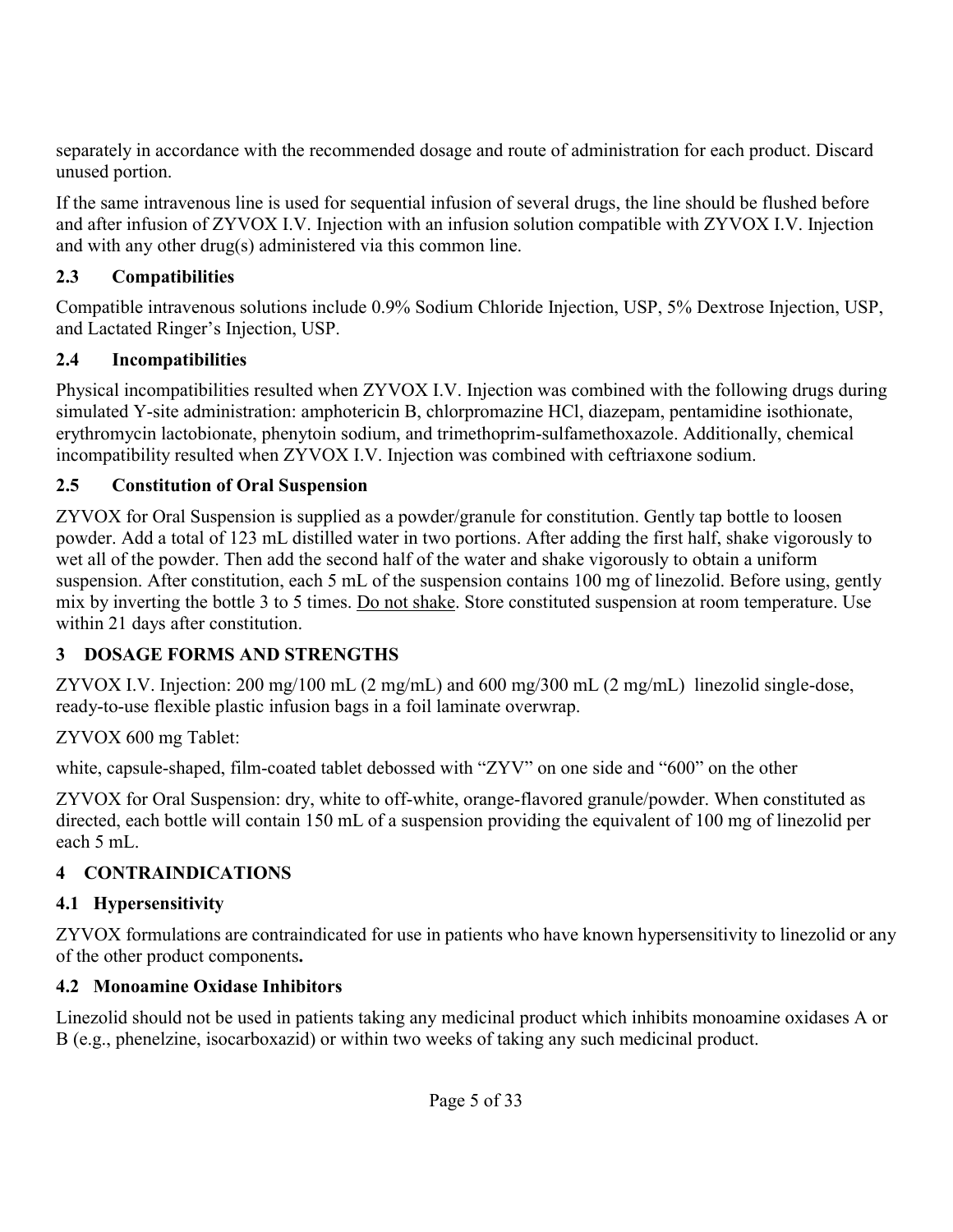### **5 WARNINGS AND PRECAUTIONS**

# **5.1 Myelosuppression**

Myelosuppression (including anemia, leukopenia, pancytopenia, and thrombocytopenia) has been reported in patients receiving linezolid. In cases where the outcome is known, when linezolid was discontinued, the affected hematologic parameters have risen toward pretreatment levels. Complete blood counts should be monitored weekly in patients who receive linezolid, particularly in those who receive linezolid for longer than two weeks, those with pre-existing myelosuppression, those receiving concomitant drugs that produce bone marrow suppression, or those with a chronic infection who have received previous or concomitant antibacterial drug therapy. Discontinuation of therapy with linezolid should be considered in patients who develop or have worsening myelosuppression*.*

# **5.2 Peripheral and Optic Neuropathy**

Peripheral and optic neuropathies have been reported in patients treated with ZYVOX, primarily in those patients treated for longer than the maximum recommended duration of 28 days. In cases of optic neuropathy that progressed to loss of vision, patients were treated for extended periods beyond the maximum recommended duration. Visual blurring has been reported in some patients treated with ZYVOX for less than 28 days. Peripheral and optic neuropathy has also been reported in children.

If patients experience symptoms of visual impairment, such as changes in visual acuity, changes in color vision, blurred vision, or visual field defect, prompt ophthalmic evaluation is recommended. Visual function should be monitored in all patients taking ZYVOX for extended periods (≥ 3 months) and in all patients reporting new visual symptoms regardless of length of therapy with ZYVOX. If peripheral or optic neuropathy occurs, the continued use of ZYVOX in these patients should be weighed against the potential risks.

# **5.3 Serotonin Syndrome**

Spontaneous reports of serotonin syndrome including fatal cases associated with the co-administration of ZYVOX and serotonergic agents, including antidepressants such as selective serotonin reuptake inhibitors (SSRIs), have been reported.

Unless clinically appropriate and patients are carefully observed for signs and/or symptoms of serotonin syndrome or neuroleptic malignant syndrome-like (NMS-like) reactions, linezolid should not be administered to patients with carcinoid syndrome and/or patients taking any of the following medications: serotonin re-uptake inhibitors, tricyclic antidepressants, bupropion, buspirone, serotonin 5-HT1 receptor agonists (triptans), and opioids, including meperidine [*see Drug Interactions (7) and Clinical Pharmacology (12.3)*].

In some cases, a patient already receiving a serotonergic antidepressant or buspirone may require urgent treatment with linezolid. If alternatives to linezolid are not available and the potential benefits of linezolid outweigh the risks of serotonin syndrome or NMS-like reactions, the serotonergic antidepressant should be stopped promptly and linezolid administered. The patient should be monitored for two weeks (five weeks if fluoxetine was taken) or until 24 hours after the last dose of linezolid, whichever comes first. Symptoms of serotonin syndrome or NMS-like reactions include hyperthermia, rigidity, myoclonus, autonomic instability, and mental status changes that include extreme agitation progressing to delirium and coma. The patient should also be monitored for discontinuation symptoms of the antidepressant (see package insert of the specified agent(s) for a description of the associated discontinuation symptoms).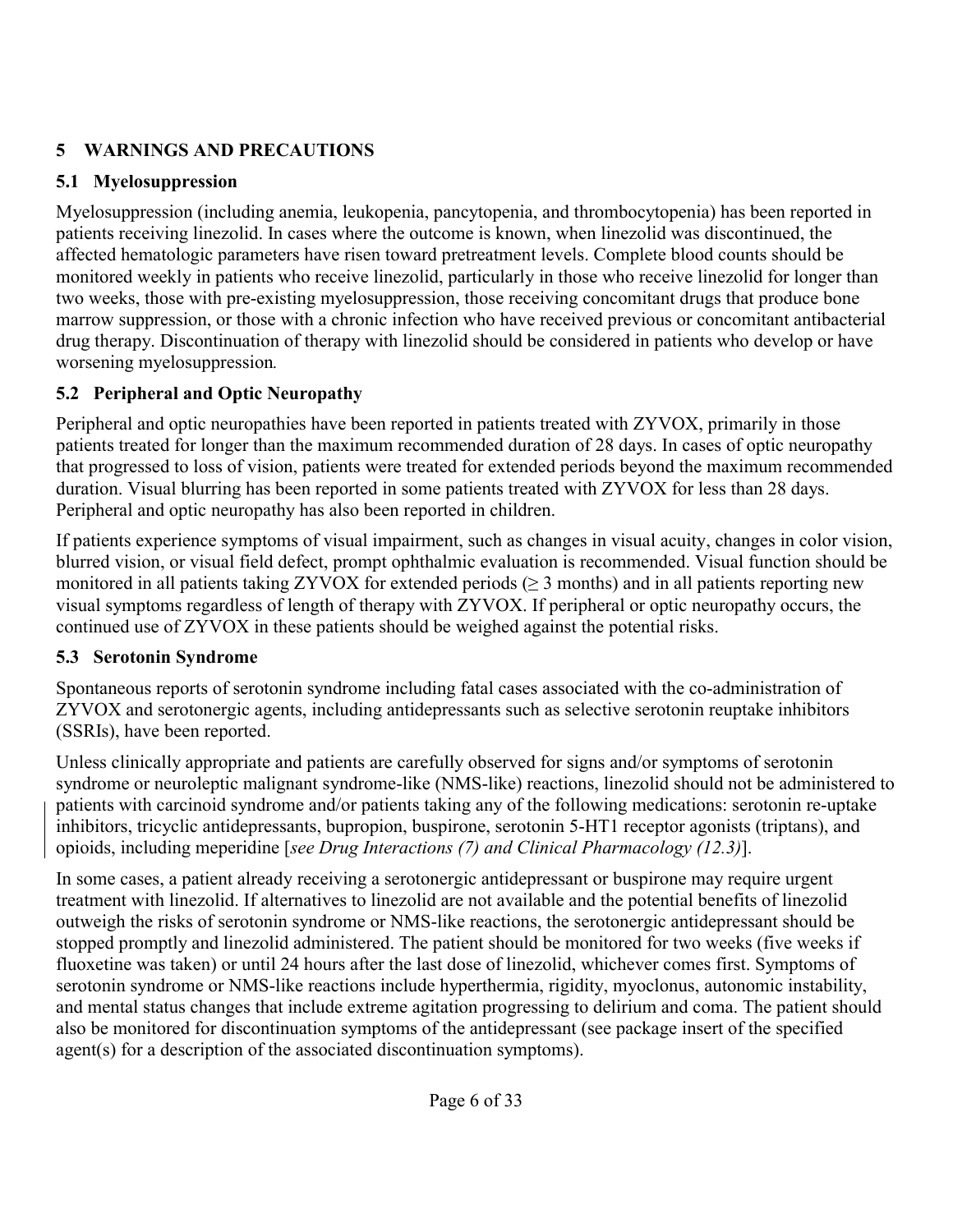### **5.4 Mortality Imbalance in an Investigational Study in Patients with Catheter-Related Bloodstream Infections, Including Those with Catheter-site Infections**

An imbalance in mortality was seen in patients treated with linezolid relative to vancomycin/dicloxacillin/oxacillin in an open-label study in seriously ill patients with intravascular catheter-related infections [78/363 (21.5%) vs. 58/363 (16.0%); odds ratio 1.426, 95% CI 0.970, 2.098]. While causality has not been established, this observed imbalance occurred primarily in linezolid-treated patients in whom either Gram-negative pathogens, mixed Gram-negative and Gram-positive pathogens, or no pathogen were identified at baseline, but was not seen in patients with Gram-positive infections only.

Linezolid is not approved and should not be used for the treatment of patients with catheter-related bloodstream infections or catheter-site infections.

Linezolid has no clinical activity against Gram-negative pathogens and is not indicated for the treatment of Gram-negative infections. It is critical that specific Gram-negative therapy be initiated immediately if a concomitant Gram-negative pathogen is documented or suspected [*see Indications and Usage (1)*].

### **5.5** *Clostridioides difficile***-Associated Diarrhea**

*Clostridioides difficile-*Associated Diarrhea (CDAD) has been reported with use of nearly all antibacterial agents, including ZYVOX, and may range in severity from mild diarrhea to fatal colitis. Treatment with antibacterial agents alters the normal flora of the colon leading to overgrowth of *C. difficile*.

*C. difficile* produces toxins A and B which contribute to the development of CDAD. Hypertoxin producing strains of *C. difficile* cause increased morbidity and mortality, as these infections can be refractory to antimicrobial therapy and may require colectomy. CDAD must be considered in all patients who present with diarrhea following antibacterial drug use.

Careful medical history is necessary since CDAD has been reported to occur over two months after the administration of antibacterial agents.

If CDAD is suspected or confirmed, ongoing antibacterial drug use not directed against *C. difficile* may need to be discontinued. Appropriate fluid and electrolyte management, protein supplementation, antibacterial drug treatment of *C. difficile*, and surgical evaluation should be instituted as clinically indicated.

# **5.6 Potential Interactions Producing Elevation of Blood Pressure**

Unless patients are monitored for potential increases in blood pressure, linezolid should not be administered to patients with uncontrolled hypertension, pheochromocytoma, thyrotoxicosis and/or patients taking any of the following types of medications: directly and indirectly acting sympathomimetic agents (e.g., pseudoephedrine), vasopressive agents (e.g., epinephrine, norepinephrine), dopaminergic agents (e.g., dopamine, dobutamine) [*see Drug Interactions (7) and Clinical Pharmacology (12.3)*].

# **5.7 Lactic Acidosis**

Lactic acidosis has been reported with the use of ZYVOX. In reported cases, patients experienced repeated episodes of nausea and vomiting. Patients who develop recurrent nausea or vomiting, unexplained acidosis, or a low bicarbonate level while receiving ZYVOX should receive immediate medical evaluation.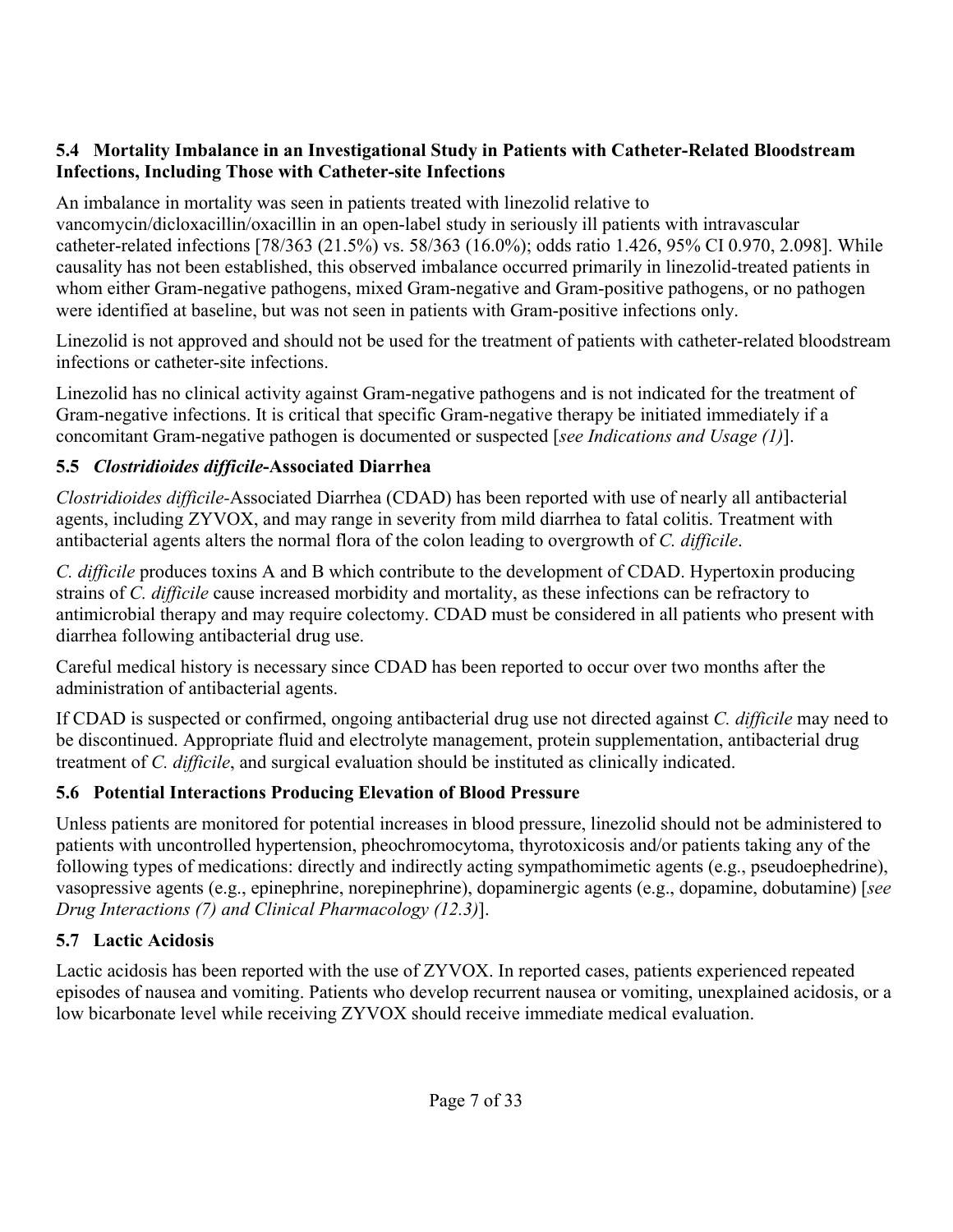### **5.8 Convulsions**

Convulsions have been reported in patients when treated with linezolid. In some of these cases, a history of seizures or risk factors for seizures was reported.

### **5.9 Hypoglycemia**

Postmarketing cases of symptomatic hypoglycemia have been reported in patients with diabetes mellitus receiving insulin or oral hypoglycemic agents when treated with linezolid, a reversible, nonselective MAO inhibitor. Some MAO inhibitors have been associated with hypoglycemic episodes in diabetic patients receiving insulin or hypoglycemic agents. While a causal relationship between linezolid and hypoglycemia has not been established, diabetic patients should be cautioned of potential hypoglycemic reactions when treated with linezolid.

If hypoglycemia occurs, a decrease in the dose of insulin or oral hypoglycemic agent, or discontinuation of oral hypoglycemic agent, insulin, or linezolid may be required.

### **5.10 Hyponatremia and/or Syndrome of Inappropriate Antidiuretic Hormone Secretion (SIADH)**

Postmarketing cases of hyponatremia and/or Syndrome of Inappropriate Antidiuretic Hormone Secretion (SIADH) have been observed in patients treated with linezolid. In reported cases, the signs and symptoms included confusion, somnolence, generalized weakness, and in severe cases led to respiratory failure and even death. Monitor serum sodium levels regularly in the elderly, in patients taking diuretics, and in other patients at risk of hyponatremia and/or SIADH while taking ZYVOX. If signs and symptoms of hyponatremia and/or SIADH occur, discontinue ZYVOX, and institute appropriate supportive measures.

### **5.11 Risks in Patients with Phenylketonuria**

Phenylalanine can be harmful to patients with phenylketonuria (PKU). ZYVOX for Oral Suspension contains phenylalanine, a component of aspartame. Each 5 mL of the 100 mg/5 mL oral suspension contains 20 mg of phenylalanine. Before prescribing ZYVOX for Oral Suspension to a patient with PKU, consider the combined daily amount of phenylalanine from all sources, including ZYVOX for Oral Suspension.

### **The other ZYVOX formulations do not contain phenylalanine.**

### **5.12 Development of Drug-Resistant Bacteria**

Prescribing ZYVOX in the absence of a proven or strongly suspected bacterial infection or a prophylactic indication is unlikely to provide benefit to the patient and increases the risk of the development of drug-resistant bacteria.

### **6 ADVERSE REACTIONS**

### **6.1 Clinical Trials Experience**

Because clinical trials are conducted under widely varying conditions, adverse reaction rates observed in the clinical trials of a drug cannot be directly compared to rates in the clinical trials of another drug and may not reflect the rates observed in practice.

### Adults

The safety of ZYVOX formulations was evaluated in 2,046 adult patients enrolled in seven Phase 3 comparator-controlled clinical trials, who were treated for up to 28 days.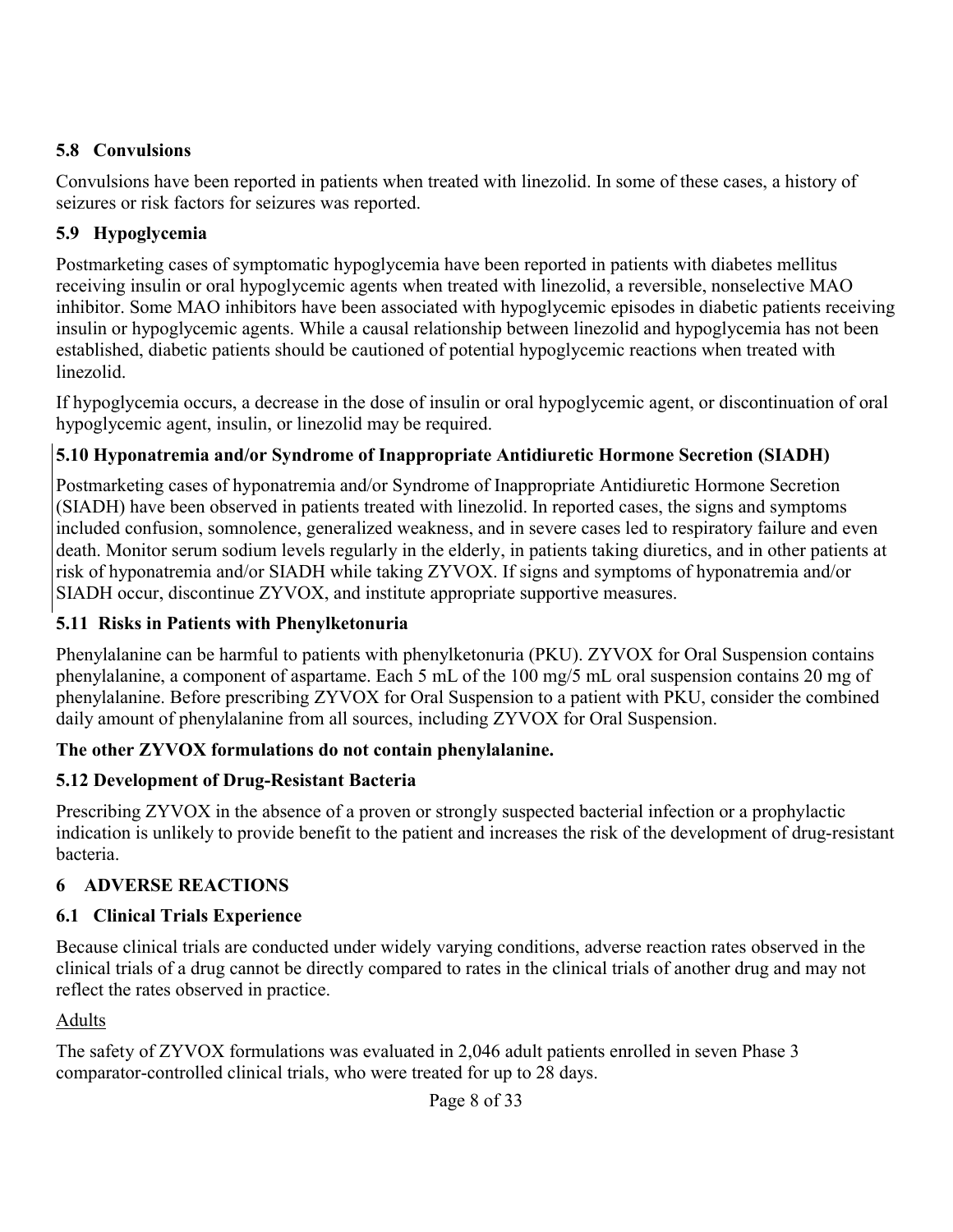Of the patients treated for uncomplicated skin and skin structure infections (uSSSIs), 25.4% of ZYVOX-treated and 19.6% of comparator-treated patients experienced at least one drug-related adverse event. For all other indications, 20.4% of ZYVOX -treated and 14.3% of comparator-treated patients experienced at least one drug-related adverse event.

Table 2 shows the incidence of all-causality, treatment-emergent adverse reactions reported in at least 1% of adult patients in these trials by dose of ZYVOX.

| <b>ADVERSE REACTIONS</b>      | <b>Structure Infections</b>                                                                                                                  | <b>Uncomplicated Skin and Skin</b> | <b>All Other Indications</b>                           |                                                |  |
|-------------------------------|----------------------------------------------------------------------------------------------------------------------------------------------|------------------------------------|--------------------------------------------------------|------------------------------------------------|--|
|                               | <b>ZYVOX</b><br>Clarithromycin<br>$250$ mg by<br>$400$ mg by<br>mouth every<br>mouth every<br>12 hours<br>12 hours<br>$(n=548)$<br>$(n=537)$ |                                    | <b>ZYVOX</b><br>600 mg every<br>12 hours<br>$(n=1498)$ | <b>All Other</b><br>Comparators*<br>$(n=1464)$ |  |
| Headache                      | 8.8                                                                                                                                          | 8.4                                | 5.7                                                    | 4.4                                            |  |
| Diarrhea                      | 8.2                                                                                                                                          | 6.1                                | 8.3                                                    | 6.4                                            |  |
| Nausea                        | 5.1                                                                                                                                          | 4.5                                | 6.6                                                    | 4.6                                            |  |
| Vomiting                      | 2.0                                                                                                                                          | 1.5                                | 4.3                                                    | 2.3                                            |  |
| <b>Dizziness</b>              | 2.6                                                                                                                                          | 3.0                                | 1.8                                                    | 1.5                                            |  |
| Rash                          | 1.1                                                                                                                                          | 1.1                                | 2.3                                                    | 2.6                                            |  |
| Anemia                        | 0.4                                                                                                                                          | $\boldsymbol{0}$                   | 2.1                                                    | 1.4                                            |  |
| Taste alteration              | 1.8                                                                                                                                          | 2.0                                | 1.0                                                    | 0.3                                            |  |
| Vaginal moniliasis            | 1.8                                                                                                                                          | 1.3                                | 1.1                                                    | 0.5                                            |  |
| Oral moniliasis               | 0.5                                                                                                                                          | $\theta$                           | 1.7                                                    | 1.0                                            |  |
| Abnormal liver function tests | 0.4                                                                                                                                          | 0.2                                | 1.6                                                    | 0.8                                            |  |
| Fungal infection              | 1.5                                                                                                                                          | 0.2                                | 0.3                                                    | 0.2                                            |  |
| Tongue discoloration          | 1.3                                                                                                                                          | $\theta$                           | 0.3                                                    | $\Omega$                                       |  |
| Localized abdominal pain      | 1.3                                                                                                                                          | 0.6                                | 1.2                                                    | 0.8                                            |  |
| Generalized abdominal pain    | 0.9                                                                                                                                          | 0.4                                | 1.2                                                    | 1.0                                            |  |

| Table 2. Incidence (%) of Treatment–Emergent Adverse Reactions Occurring in >1% of Adult Patients |
|---------------------------------------------------------------------------------------------------|
| <b>Treated with ZYVOX in Comparator-Controlled Clinical Trials</b>                                |

\* Comparators included cefpodoxime proxetil 200 mg by mouth every 12 hours; ceftriaxone 1 g intravenously every 12 hours; dicloxacillin 500 mg by mouth every 6 hours; oxacillin 2 g intravenously every 6 hours; vancomycin 1 g intravenously every 12 hours.

Of the patients treated for uSSSIs, 3.5% of ZYVOX-treated and 2.4% of comparator-treated patients discontinued treatment due to drug-related adverse events. For all other indications, discontinuations due to drug-related adverse events occurred in 2.1% of ZYVOX-treated and 1.7% of comparator-treated patients. The most common reported drug-related adverse events leading to discontinuation of treatment were nausea, headache, diarrhea, and vomiting.

#### Pediatric Patients

The safety of ZYVOX formulations was evaluated in 215 pediatric patients ranging in age from birth through 11 years, and in 248 pediatric patients aged 5 through 17 years (146 of these 248 were age 5 through 11 and 102 were age 12 to 17). These patients were enrolled in two Phase 3 comparator-controlled clinical trials and were treated for up to 28 days. In the study of hospitalized pediatric patients (birth through 11 years) with Grampositive infections, who were randomized 2 to 1 (linezolid: vancomycin), mortality was 6.0% (13/215) in the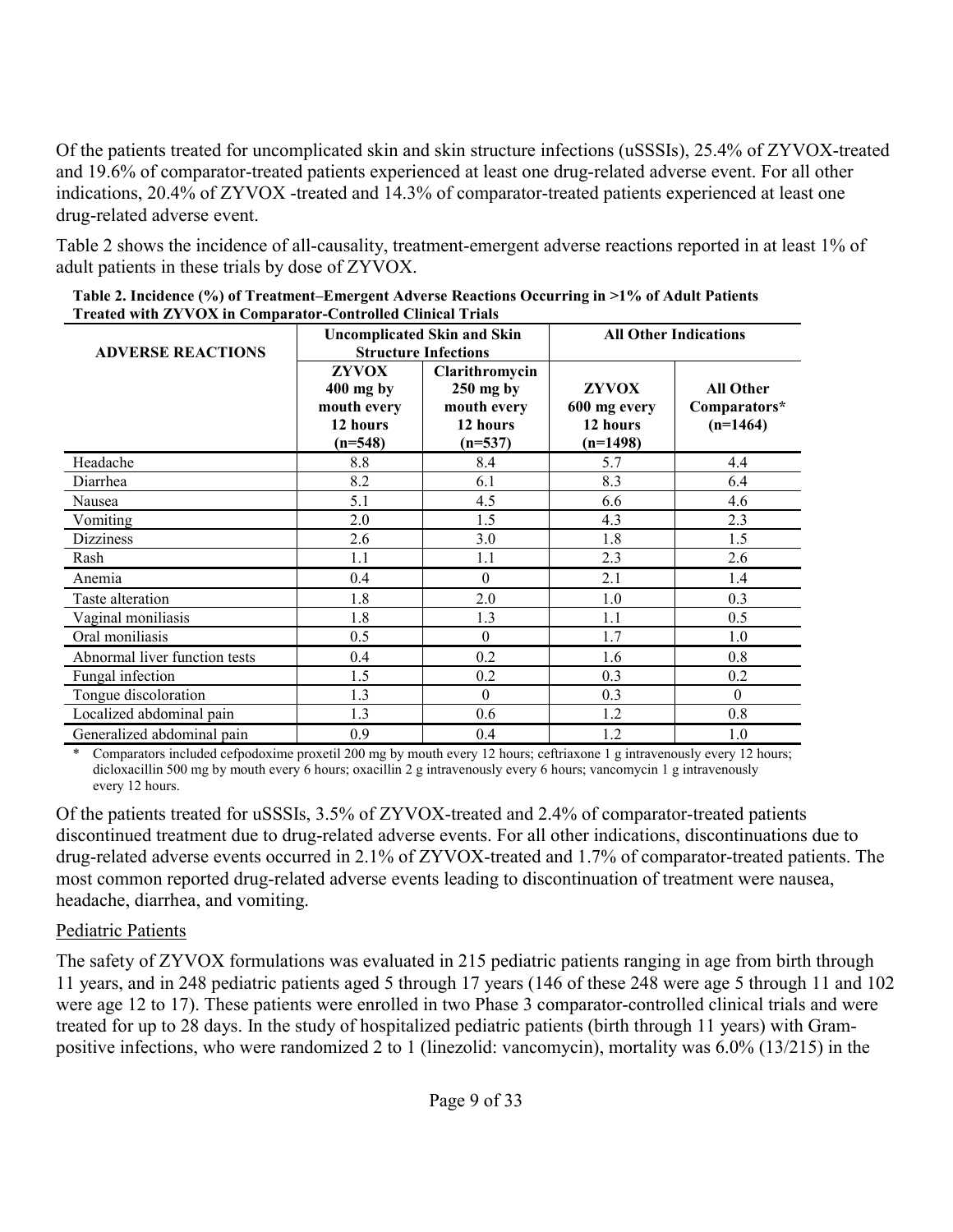linezolid arm and 3.0% (3/101) in the vancomycin arm. However, given the severe underlying illness in the patient population, no causality could be established.

Of the pediatric patients treated for uSSSIs, 19.2% of ZYVOX-treated and 14.1% of comparator-treated patients experienced at least one drug-related adverse event. For all other indications, 18.8% of ZYVOX-treated and 34.3% of comparator-treated patients experienced at least one drug-related adverse event.

Table 3 shows the incidence of all-causality, treatment-emergent adverse reactions reported in more than 1% of pediatric patients (and more than 1 patient) in either treatment group in the comparator-controlled Phase 3 trials.

| <b>Clinical Trials</b>           |                           |                                                                    |                                          |                         |  |  |  |
|----------------------------------|---------------------------|--------------------------------------------------------------------|------------------------------------------|-------------------------|--|--|--|
| <b>ADVERSE REACTIONS</b>         |                           | <b>Uncomplicated Skin and Skin</b><br><b>Structure Infections*</b> | <b>All Other Indications<sup>†</sup></b> |                         |  |  |  |
|                                  | <b>ZYVOX</b><br>$(n=248)$ | Cefadroxil<br>$(n=251)$                                            | <b>ZYVOX</b><br>$(n=215)$                | Vancomycin<br>$(n=101)$ |  |  |  |
| Diarrhea                         | 7.8                       | 8.0                                                                | 10.8                                     | 12.1                    |  |  |  |
| Vomiting                         | 2.9                       | 6.4                                                                | 9.4                                      | 9.1                     |  |  |  |
| Headache                         | 6.5                       | 4.0                                                                | 0.9                                      | $\Omega$                |  |  |  |
| Anemia                           | $\theta$                  | $\Omega$                                                           | 5.6                                      | 7.1                     |  |  |  |
| Thrombocytopenia                 | $\Omega$                  | $\Omega$                                                           | 4.7                                      | 2.0                     |  |  |  |
| Nausea                           | 3.7                       | 3.2                                                                | 1.9                                      | 0                       |  |  |  |
| Generalized abdominal pain       | 2.4                       | 2.8                                                                | 0.9                                      | 2.0                     |  |  |  |
| Localized abdominal pain         | 2.4                       | 2.8                                                                | 0.5                                      | 1.0                     |  |  |  |
| Loose stools                     | 1.6                       | 0.8                                                                | 2.3                                      | 3.0                     |  |  |  |
| Eosinophilia                     | 0.4                       | 0.8                                                                | 1.9                                      | 1.0                     |  |  |  |
| Pruritus at non-application site | 0.8                       | 0.4                                                                | 1.4                                      | 2.0                     |  |  |  |
| Vertigo                          | 1.2                       | 0.4                                                                | $\bf{0}$                                 | $\theta$                |  |  |  |

**Table 3. Incidence (%) of Treatment-Emergent Adverse Reactions Occurring in > 1% of Pediatric Patients (and >1 Patient) in Either Treatment Group in Comparator-Controlled** 

Patients 5 through 11 years of age received ZYVOX 10 mg/kg by mouth every 12 hours or cefadroxil 15 mg/kg by mouth every 12 hours. Patients 12 years or older received ZYVOX 600 mg by mouth every 12 hours or cefadroxil 500 mg by mouth every 12 hours.

† Patients from birth through 11 years of age received ZYVOX 10 mg/kg intravenously by mouth every 8 hours or vancomycin 10 to 15 mg/kg intravenously every 6-24 hours, depending on age and renal clearance.

Of the pediatric patients treated for uSSSIs, 1.6% of ZYVOX-treated and 2.4% of comparator-treated patients discontinued treatment due to drug-related adverse events. For all other indications, discontinuations due to drug-related adverse events occurred in 0.9% of ZYVOX-treated and 6.1% of comparator-treated patients.

#### Laboratory Abnormalities

ZYVOX has been associated with thrombocytopenia when used in doses up to and including 600 mg every 12 hours for up to 28 days. In Phase 3 comparator-controlled trials, the percentage of adult patients who developed a substantially low platelet count (defined as less than 75% of lower limit of normal and/or baseline) was 2.4% (range among studies: 0.3 to 10.0%) with ZYVOX and 1.5% (range among studies: 0.4 to 7.0%) with a comparator. In a study of hospitalized pediatric patients ranging in age from birth through 11 years, the percentage of patients who developed a substantially low platelet count (defined as less than 75% of lower limit of normal and/or baseline) was 12.9% with ZYVOX and 13.4% with vancomycin. In an outpatient study of pediatric patients aged from 5 through 17 years, the percentage of patients who developed a substantially low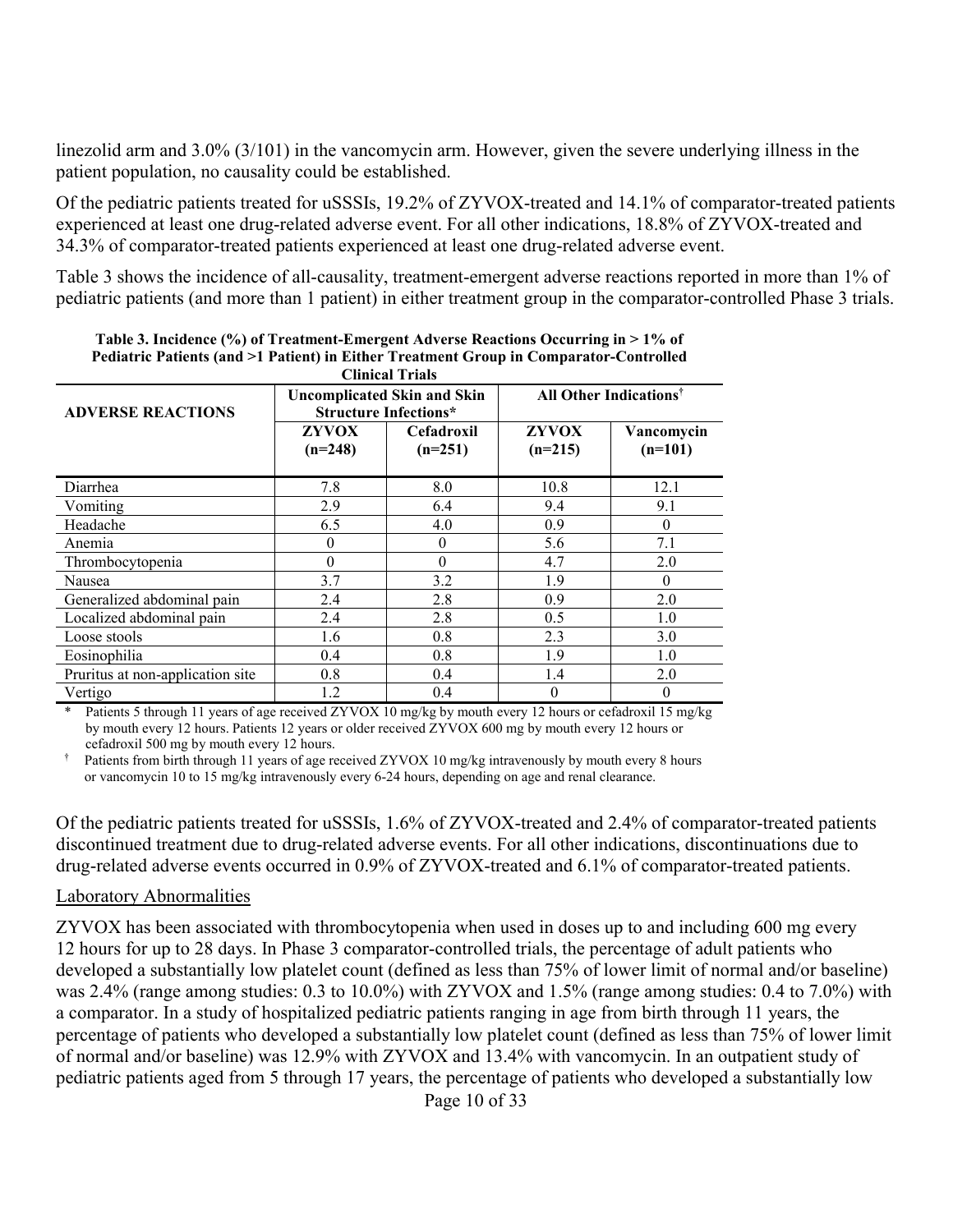platelet count was 0% with ZYVOX and 0.4% with cefadroxil. Thrombocytopenia associated with the use of ZYVOX appears to be dependent on duration of therapy (generally greater than 2 weeks of treatment). The platelet counts for most patients returned to the normal range/baseline during the follow-up period. No related clinical adverse events were identified in Phase 3 clinical trials in patients developing thrombocytopenia. Bleeding events were identified in thrombocytopenic patients in a compassionate use program for ZYVOX; the role of linezolid in these events cannot be determined [*see Warnings and Precautions (5.1)*].

Changes seen in other laboratory parameters, without regard to drug relationship, revealed no substantial differences between ZYVOX and the comparators. These changes were generally not clinically significant, did not lead to discontinuation of therapy, and were reversible. The incidence of adult and pediatric patients with at least one substantially abnormal hematologic or serum chemistry value is presented in Tables 4, 5, 6, and 7.

|                                        | Hematology Laboratory value in Comparator-Controlled Clinical Trials with ZYVOX        |     |                                          |                                             |  |  |
|----------------------------------------|----------------------------------------------------------------------------------------|-----|------------------------------------------|---------------------------------------------|--|--|
| <b>Laboratory Assay</b>                | <b>Uncomplicated Skin and Skin</b><br><b>Structure Infections</b>                      |     |                                          | <b>All Other Indications</b>                |  |  |
|                                        | <b>ZYVOX</b><br>Clarithromycin<br>250 mg every<br>400 mg every<br>12 hours<br>12 hours |     | <b>ZYVOX</b><br>600 mg every<br>12 hours | <b>All Other</b><br>$Comparators^{\dagger}$ |  |  |
| Hemoglobin $(g/dL)$                    | 0.9                                                                                    | 0.0 | 7.1                                      | 6.6                                         |  |  |
| Platelet count (x $10^3/\text{mm}^3$ ) | 0.7                                                                                    | 0.8 | 3.0                                      | 1.8                                         |  |  |
| WBC ( $x 10^3$ /mm <sup>3</sup> )      | 0.2                                                                                    | 0.6 | 2.2                                      | 1.3                                         |  |  |
| Neutrophils (x $10^3/\text{mm}^3$ )    | 0.0                                                                                    | 0.2 | 1.1                                      | 1.2                                         |  |  |

**Table 4. Percent of Adult Patients who Experienced at Least One Substantially Abnormal\* Hematogy Value in Comparator-Controlled Clinical Trial** 

**\* <**75% (<50% for neutrophils) of Lower Limit of Normal (LLN) for values normal at baseline;

<75% (<50% for neutrophils) of LLN and of baseline for values abnormal at baseline.

**†** Comparators included cefpodoxime proxetil 200 mg by mouth every 12 hours; ceftriaxone 1 g intravenously every 12 hours; dicloxacillin 500 mg by mouth every 6 hours; oxacillin 2 g intravenously every 6 hours; vancomycin 1 g intravenously every 12 hours.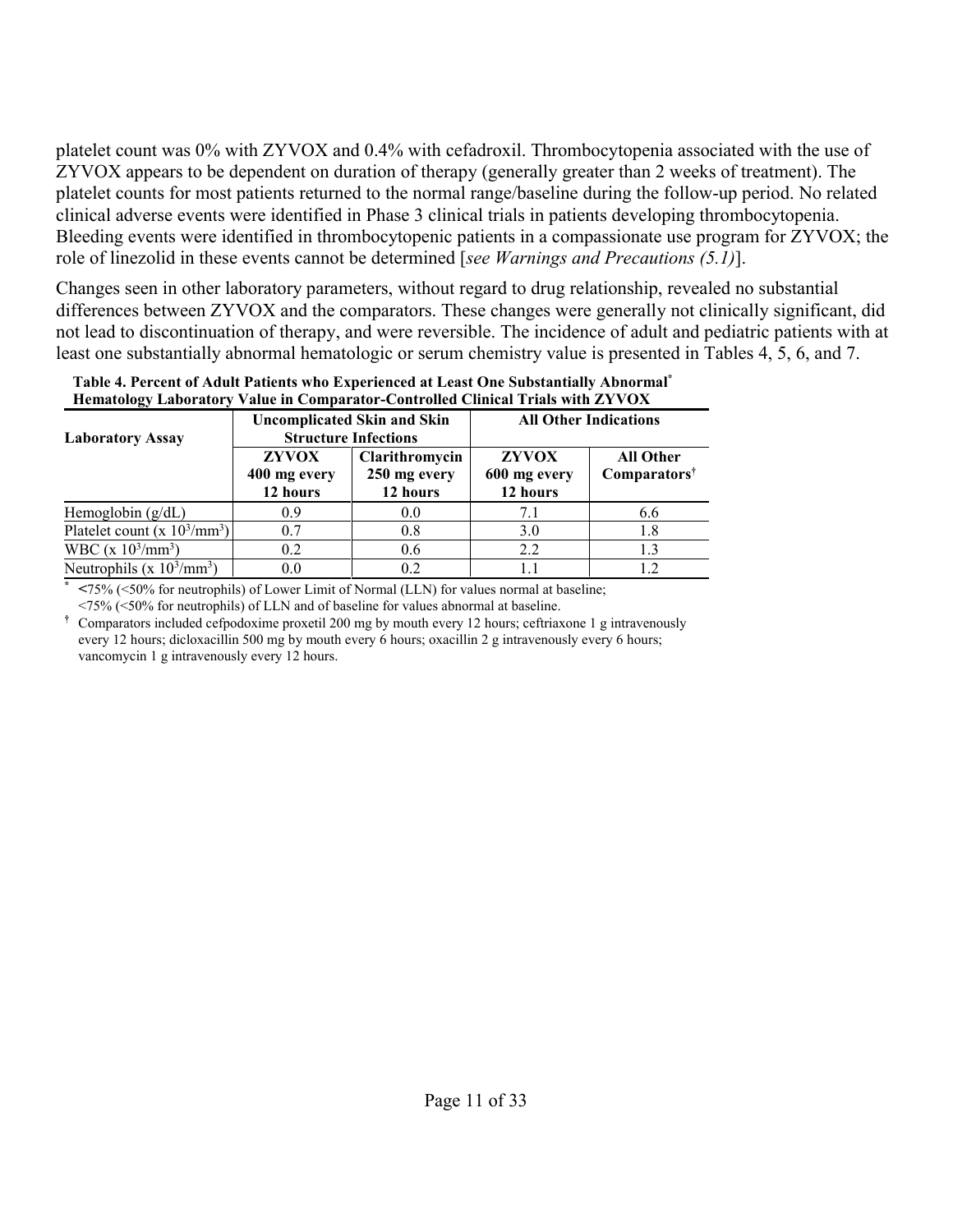**Table 5. Percent of Adult Patients who Experienced at Least One Substantially Abnormal\* Serum Chemistry Laboratory Value in Comparator-Controlled Clinical Trials with ZYVOX**

| <b>Laboratory Assay</b>       |                                          | <b>Uncomplicated Skin and Skin</b><br><b>Structure Infections</b> | <b>All Other Indications</b>             |                                              |  |
|-------------------------------|------------------------------------------|-------------------------------------------------------------------|------------------------------------------|----------------------------------------------|--|
|                               | <b>ZYVOX</b><br>400 mg every<br>12 hours | Clarithromycin<br>250 mg every<br>12 hours                        | <b>ZYVOX</b><br>600 mg every<br>12 hours | <b>All Other</b><br>Comparators <sup>†</sup> |  |
| AST (U/L)                     | 1.7                                      | 1.3                                                               | 5.0                                      | 6.8                                          |  |
| $ALT$ (U/L)                   | 1.7                                      | 1.7                                                               | 9.6                                      | 9.3                                          |  |
| LDH (U/L)                     | 0.2                                      | 0.2                                                               | 1.8                                      | 1.5                                          |  |
| Alkaline phosphatase<br>(U/L) | 0.2                                      | 0.2                                                               | 3.5                                      | 3.1                                          |  |
| Lipase $(U/L)$                | 2.8                                      | 2.6                                                               | 4.3                                      | 4.2                                          |  |
| Amylase (U/L)                 | 0.2                                      | 0.2                                                               | 2.4                                      | 2.0                                          |  |
| Total bilirubin (mg/dL)       | 0.2                                      | 0.0                                                               | 0.9                                      | 1.1                                          |  |
| BUN (mg/dL)                   | 0.2                                      | 0.0                                                               | 2.1                                      | 1.5                                          |  |
| Creatinine (mg/dL)            | 0.2                                      | 0.0                                                               | 0.2                                      | 0.6                                          |  |

\* **>**2 x Upper Limit of Normal (ULN) for values normal at baseline;

**>**2 x ULN and >2 x baseline for values abnormal at baseline.

**†** Comparators included cefpodoxime proxetil 200 mg by mouth every 12 hours; ceftriaxone 1 g intravenously every 12 hours; dicloxacillin 500 mg by mouth every 6 hours; oxacillin 2 g intravenously every 6 hours; vancomycin 1 g intravenously every 12 hours.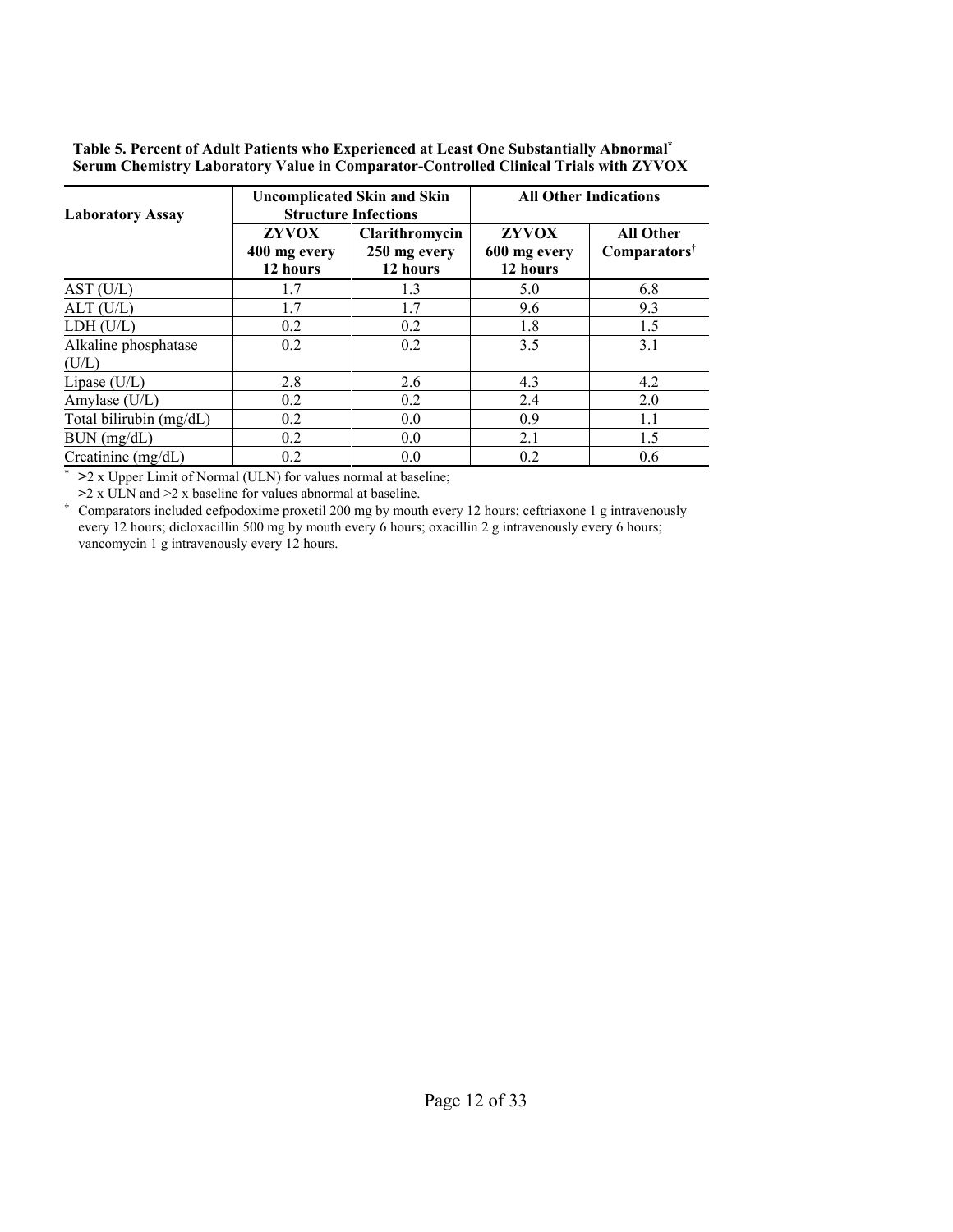| $\sim$<br><b>Laboratory Assay</b>      | <b>Structure Infections</b> <sup>†</sup> | <b>Uncomplicated Skin and Skin</b> | <b>All Other Indications</b> <sup>‡</sup> |            |  |
|----------------------------------------|------------------------------------------|------------------------------------|-------------------------------------------|------------|--|
|                                        | <b>ZYVOX</b>                             | Cefadroxil                         | <b>ZYVOX</b>                              | Vancomycin |  |
| Hemoglobin $(g/dL)$                    | 0.0                                      | 0.0                                | 15.7                                      | 12.4       |  |
| Platelet count (x $10^3/\text{mm}^3$ ) | $0.0\,$                                  | 0.4                                | 12.9                                      | 13.4       |  |
| WBC ( $x 10^3$ /mm <sup>3</sup> )      | $\rm 0.8$                                | 0.8                                | 12.4                                      | 10.3       |  |
| Neutrophils (x $10^3/\text{mm}^3$ )    |                                          | 0.8                                | 59                                        |            |  |

**Table 6. Percent of Pediatric Patients who Experienced at Least One Substantially Abnormal\* Hematology Laboratory Value in Comparator-Controlled Clinical Trials with ZYVOX**

**\* <**75% (<50% for neutrophils) of Lower Limit of Normal (LLN) for values normal at baseline;

**<**75% (<50% for neutrophils) of LLN and <75% (<50% for neutrophils, <90% for hemoglobin if baseline <LLN) of baseline for values abnormal at baseline.

**†** Patients 5 through 11 years of age received ZYVOX 10 mg/kg by mouth every 12 hours or cefadroxil 15 mg/kg by mouth every 12 hours. Patients 12 years or older received ZYVOX 600 mg by mouth every 12 hours or cefadroxil 500 mg by mouth every 12 hours.

**‡** Patients from birth through 11 years of age received ZYVOX 10 mg/kg intravenously by mouth every 8 hours or vancomycin 10 to 15 mg/kg intravenously every 6-24 hours, depending on age and renal clearance.

#### **Table 7. Percent of Pediatric Patients who Experienced at Least One Substantially Abnormal\* Serum Chemistry Laboratory Value in Comparator-Controlled Clinical Trials with ZYVOX**

|              |            | <b>All Other Indications</b> <sup>‡</sup> |                                    |  |
|--------------|------------|-------------------------------------------|------------------------------------|--|
| <b>ZYVOX</b> | Cefadroxil | <b>ZYVOX</b>                              | Vancomycin                         |  |
| 0.0          | 0.0        | 10.1                                      | 12.5                               |  |
| 0.4          | 1.2        |                                           |                                    |  |
|              |            | 0.6                                       | 1.3                                |  |
|              |            | 6.3                                       | 5.2                                |  |
| 0.4          | 0.0        | 2.4                                       | 1.0                                |  |
|              |            | <b>Structure Infections<sup>†</sup></b>   | <b>Uncomplicated Skin and Skin</b> |  |

 $\geq$  x Upper Limit of Normal (ULN) for values normal at baseline;  $\geq$  x ULN and  $\geq$  ( $\geq$ 1.5 for total bilirubin) x baseline for values abnormal at baseline.

**†** Patients 5 through 11 years of age received ZYVOX 10 mg/kg by mouth every 12 hours or cefadroxil 15 mg/kg by mouth every 12 hours. Patients 12 years or older received ZYVOX 600 mg mouth every 12 hours or cefadroxil 500 mg by mouth every 12 hours.

**‡** Patients from birth through 11 years of age received ZYVOX 10 mg/kg intravenously/by mouth every 8 hours or vancomycin 10 to 15 mg/kg intravenously every 6-24 hours, depending on age and renal clearance.

### **6.2 Postmarketing Experience**

The following adverse reactions have been identified during postapproval use of ZYVOX. Because these reactions are reported voluntarily from a population of uncertain size, it is not always possible to reliably estimate their frequency or establish a causal relationship to drug exposure:

- Myelosuppression (including anemia, leukopenia, pancytopenia, and thrombocytopenia) [*see Warnings and Precautions (5.1)*]; sideroblastic anemia.
- Peripheral neuropathy, and optic neuropathy sometimes progressing to loss of vision [*see Warnings and Precautions (5.2)*].
- Lactic acidosis [*see Warnings and Precautions (5.7)*]. Although these reports have primarily been in patients treated for longer than the maximum recommended duration of 28 days, these events have also been reported in patients receiving shorter courses of therapy.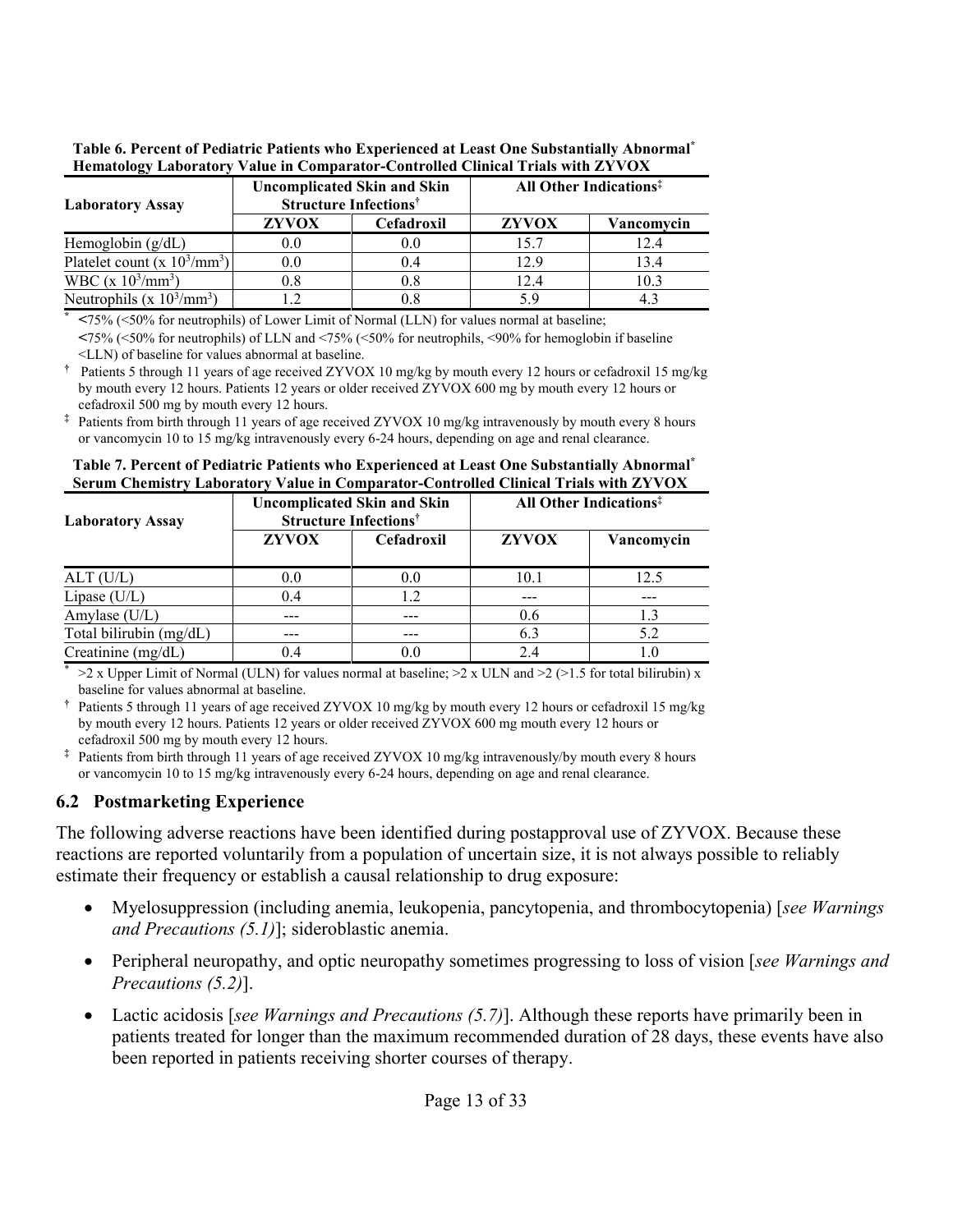- Serotonin syndrome has been reported in patients receiving concomitant serotonergic agents, including antidepressants such as selective serotonin reuptake inhibitors (SSRIs) and opioids, and ZYVOX [*see Warnings and Precautions (5.3)*].
- Convulsions [*see Warnings and Precautions (5.8)*].
- Anaphylaxis, angioedema, bullous skin disorders including severe cutaneous adverse reactions (SCAR) such as toxic epidermal necrolysis and Stevens-Johnson syndrome, and hypersensitivity vasculitis.
- Superficial tooth discoloration and tongue discoloration have been reported with the use of linezolid. The tooth discoloration was removable with professional dental cleaning (manual descaling) in cases with known outcome.
- Hypoglycemia, including symptomatic episodes [*see Warnings and Precautions (5.9)*].
- Hyponatremia and/or Syndrome of Inappropriate Antidiuretic Hormone Secretion (SIADH) [*see Warnings and Precautions (5.10)*].

# **7 DRUG INTERACTIONS**

# **7.1 Monoamine Oxidase Inhibitors**

Linezolid is a reversible, nonselective inhibitor of monoamine oxidase [*see Contraindications (4.2) and Clinical Pharmacology (12.3)*].

# **7.2 Adrenergic and Serotonergic Agents**

Linezolid has the potential for interaction with adrenergic and serotonergic agents [*see Warnings and Precautions (5.3, 5.6) and Clinical Pharmacology (12.3)*].

# **8 USE IN SPECIFIC POPULATIONS**

# **8.1 Pregnancy**

# Risk Summary

Available data from published and postmarketing case reports with linezolid use in pregnant women have not identified a drug-associated risk of major birth defects, miscarriage, or adverse maternal or fetal outcomes. When administered during organogenesis, linezolid did not cause malformations in mice, rats, or rabbits at maternal exposure levels approximately 6.5 times (mice), equivalent to (rats), or 0.06 times (rabbits) the clinical therapeutic exposure, based on AUCs. However, embryo-fetal lethality was observed in mice at 6.5 times the estimated human exposure. When female rats were dosed during organogenesis through lactation, postnatal survival of pups was decreased at doses approximately equivalent to the estimated human exposure based on AUCs (*see Data*)*.*

The background risk of major birth defects and miscarriage for the indicated populations is unknown. All pregnancies have a background risk of birth defect, loss, or other adverse outcomes. In the U.S. general population, the estimated background risk of major birth defects and miscarriage in clinically recognized pregnancies is 2-4% and 15-20%, respectively.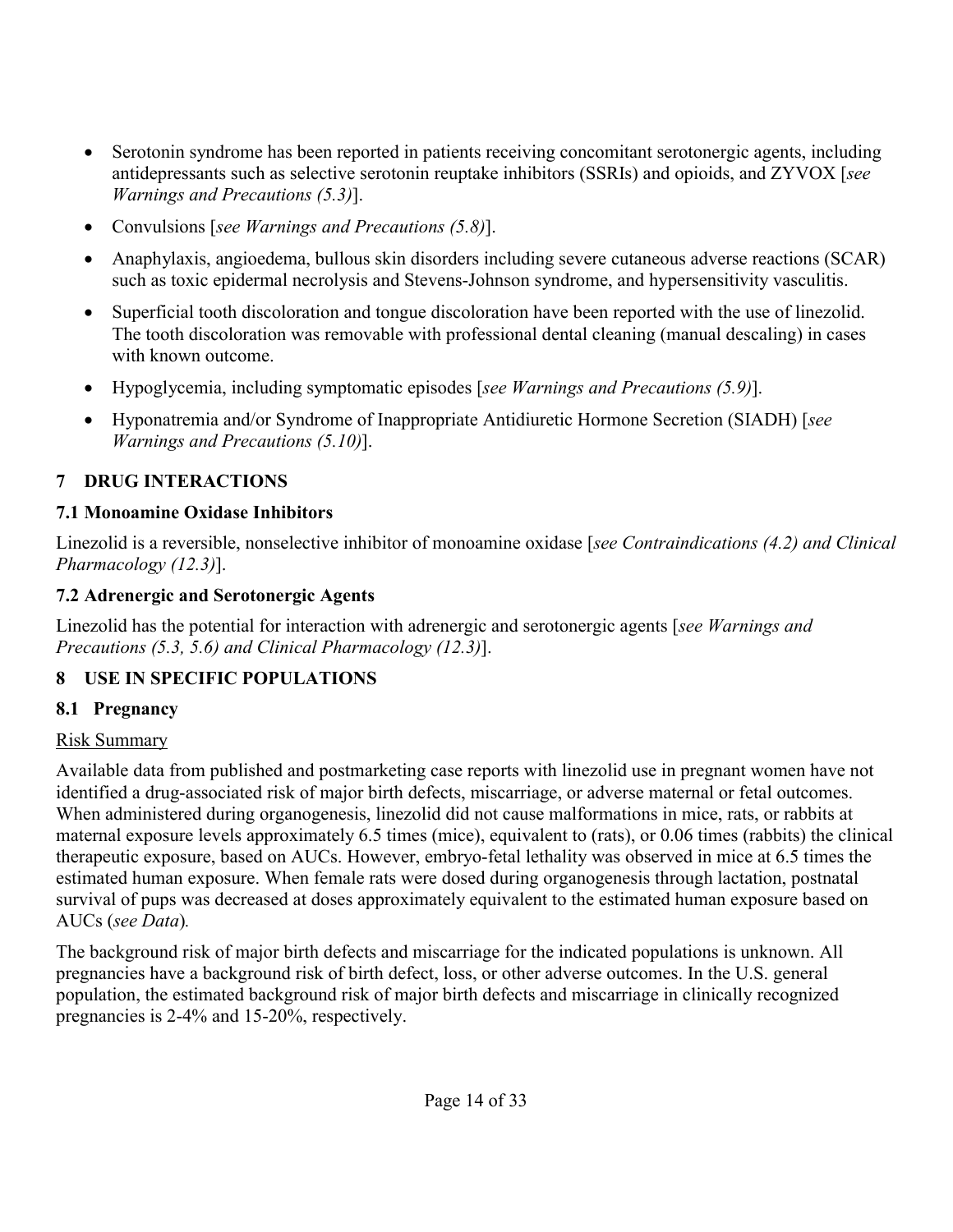#### Data

#### *Animal Data*

In mice, embryo-fetal toxicities were observed only at doses that caused maternal toxicity (clinical signs and reduced body weight gain). An oral dose of 450 mg/kg/day given from Gestation Day (GD) 6-16 (6.5 times the estimated human exposure based on AUCs) correlated with increased postimplantational embryo death, including total litter loss, decreased fetal body weights, and an increased incidence of costal cartilage fusion. Neither maternal nor embryo-fetal toxicities were observed at doses up to 150 mg/kg/day. Fetal malformations were not observed.

In rats, fetal toxicity was observed at 15 and 50 mg/kg/day administered orally from GD 6-17 (exposures 0.22 times to approximately equivalent to the estimated human exposure, respectively, based on AUCs). The effects consisted of decreased fetal body weights and reduced ossification of sternebrae, a finding often seen in association with decreased fetal body weights. Fetal malformations were not observed. Maternal toxicity, in the form of reduced body weight gain, was seen at 50 mg/kg/day.

In rabbits, reduced fetal body weight occurred only in the presence of maternal toxicity (clinical signs, reduced body weight gain and food consumption) when administered at an oral dose of 15 mg/kg/day given from GD 6-20 (0.06 times the estimated human exposure based on AUCs). Fetal malformations were not observed.

When female rats were treated with 50 mg/kg/day (approximately equivalent to the estimated human exposure based on AUCs) of linezolid during pregnancy and lactation (GD 6 through Lactation Day 20), survival of pups was decreased on postnatal days 1 to 4. Male and female pups permitted to mature to reproductive age, when mated, showed an increase in preimplantation loss.

### **8.2 Lactation**

### Risk Summary

Linezolid is present in breast milk. Based on data from available published case reports, the daily dose of linezolid that the infant would receive from breastmilk would be approximately 6% to 9% of the recommended therapeutic infant dose (10 mg/kg every 8 hours). There is no information on the effects of linezolid on the breastfed infant; however, diarrhea and vomiting were the most common adverse reactions reported in clinical trials in infants receiving linezolid therapeutically [*see Adverse Reactions (6.1)*] and *(see Clinical Considerations).* There is no information on the effects of linezolid on milk production. The developmental and health benefits of breastfeeding should be considered along with the mother's clinical need for linezolid and any potential adverse effects on the breastfed child from linezolid or from the underlying maternal condition.

### Clinical Considerations

Advise lactating women to monitor a breastfed infant for diarrhea and vomiting.

### **8.3 Females and Males of Reproductive Potential**

Infertility

*Males*

Based on findings from studies in rats, ZYVOX may reversibly impair fertility in male patients [*see Nonclinical Toxicology (13.1)*]*.*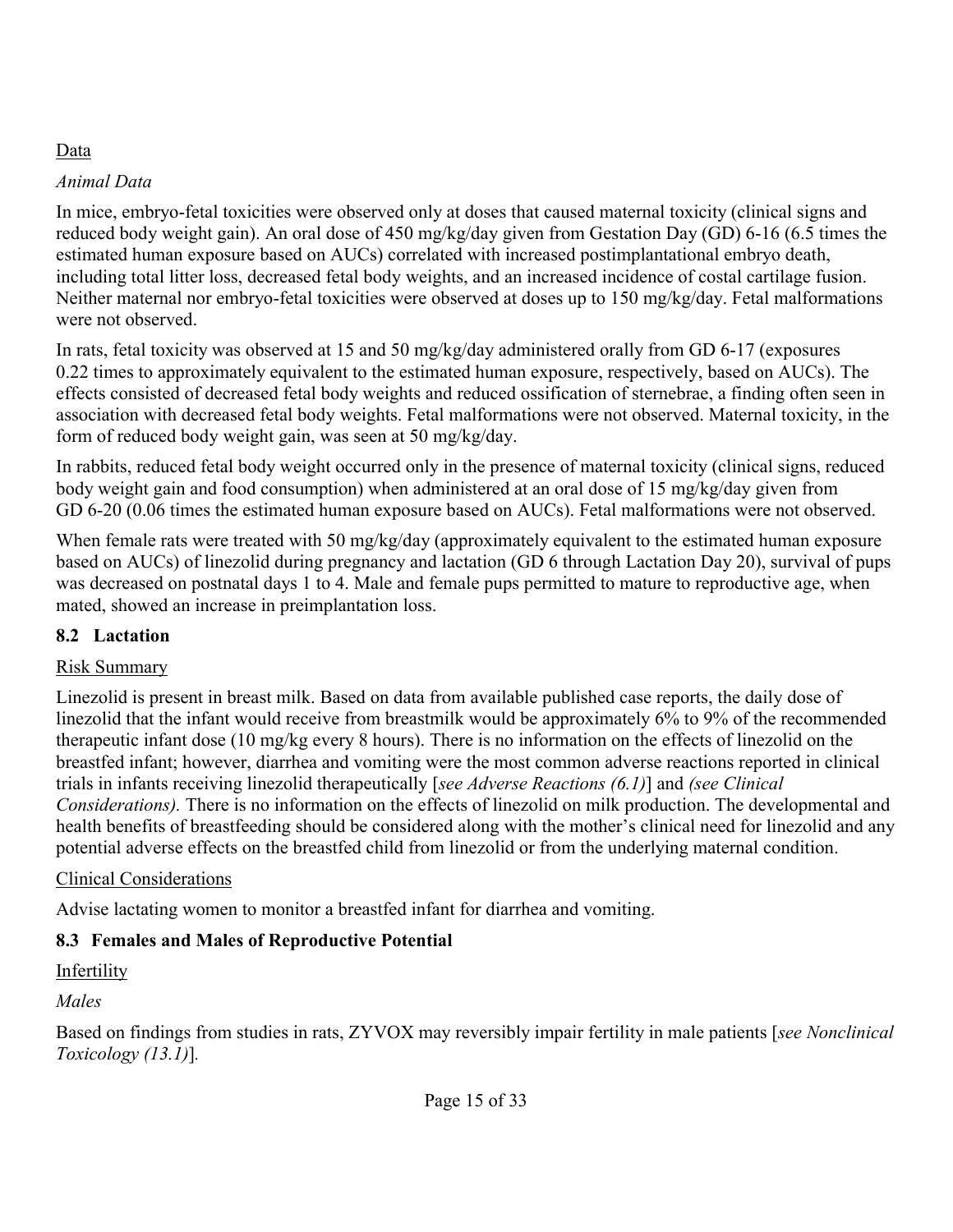### **8.4 Pediatric Use**

The safety and effectiveness of ZYVOX for the treatment of pediatric patients with the following infections are supported by evidence from adequate and well-controlled studies in adults, pharmacokinetic data in pediatric patients, and additional data from a comparator-controlled study of Gram-positive infections in pediatric patients ranging in age from birth through 11 years [*see Indications and Usage (1), Clinical Pharmacology (12.3) and Clinical Studies (14)*]:

- nosocomial pneumonia
- complicated skin and skin structure infections
- community-acquired pneumonia (also supported by evidence from an uncontrolled study in patients ranging in age from 8 months through 12 years)
- vancomycin-resistant *Enterococcus faecium* infections

The safety and effectiveness of ZYVOX for the treatment of pediatric patients with the following infection have been established in a comparator-controlled study in pediatric patients ranging in age from 5 through 17 years [*see Clinical Studies (14)*]:

 uncomplicated skin and skin structure infections caused by *Staphylococcus aureus* (methicillinsusceptible strains only) or *Streptococcus pyogenes*

Pharmacokinetic information generated in pediatric patients with ventriculoperitoneal shunts showed variable cerebrospinal fluid (CSF) linezolid concentrations following single and multiple dosing of linezolid; therapeutic concentrations were not consistently achieved or maintained in the CSF. Therefore, the use of linezolid for the empiric treatment of pediatric patients with central nervous system infections is not recommended.

The pharmacokinetics of linezolid have been evaluated in pediatric patients from birth to 17 years of age. In general, weight-based clearance of linezolid gradually decreases with increasing age of pediatric patients. However, in preterm (gestational age < 34 weeks) neonates < 7 days of age, linezolid clearance is often lower than in full-term neonates < 7 days of age. Consequently, preterm neonates < 7 days of age may need an alternative linezolid dosing regimen of 10 mg/kg every 12 hours [see *Dosage and Administration* (2.1) and *Clinical Pharmacology* (12.3)].

In limited clinical experience, 5 out of 6 (83%) pediatric patients with infections due to Gram-positive pathogens with minimum inhibitory concentrations (MICs) of 4 mcg/mL treated with ZYVOX had clinical cures. However, pediatric patients exhibit wider variability in linezolid clearance and systemic exposure (AUC) compared with adults. In pediatric patients with a sub-optimal clinical response, particularly those with pathogens with MIC of 4 mcg/mL, lower systemic exposure, site and severity of infection, and the underlying medical condition should be considered when assessing clinical response [*see Clinical Pharmacology (12.3) and Dosage and Administration (2)*].

# **8.5 Geriatric Use**

Of the 2,046 patients treated with ZYVOX in Phase 3 comparator-controlled clinical trials, 589 (29%) were 65 years or older and 253 (12%) were 75 years or older. No overall differences in safety or effectiveness were observed between these patients and younger patients, and other reported clinical experience has not identified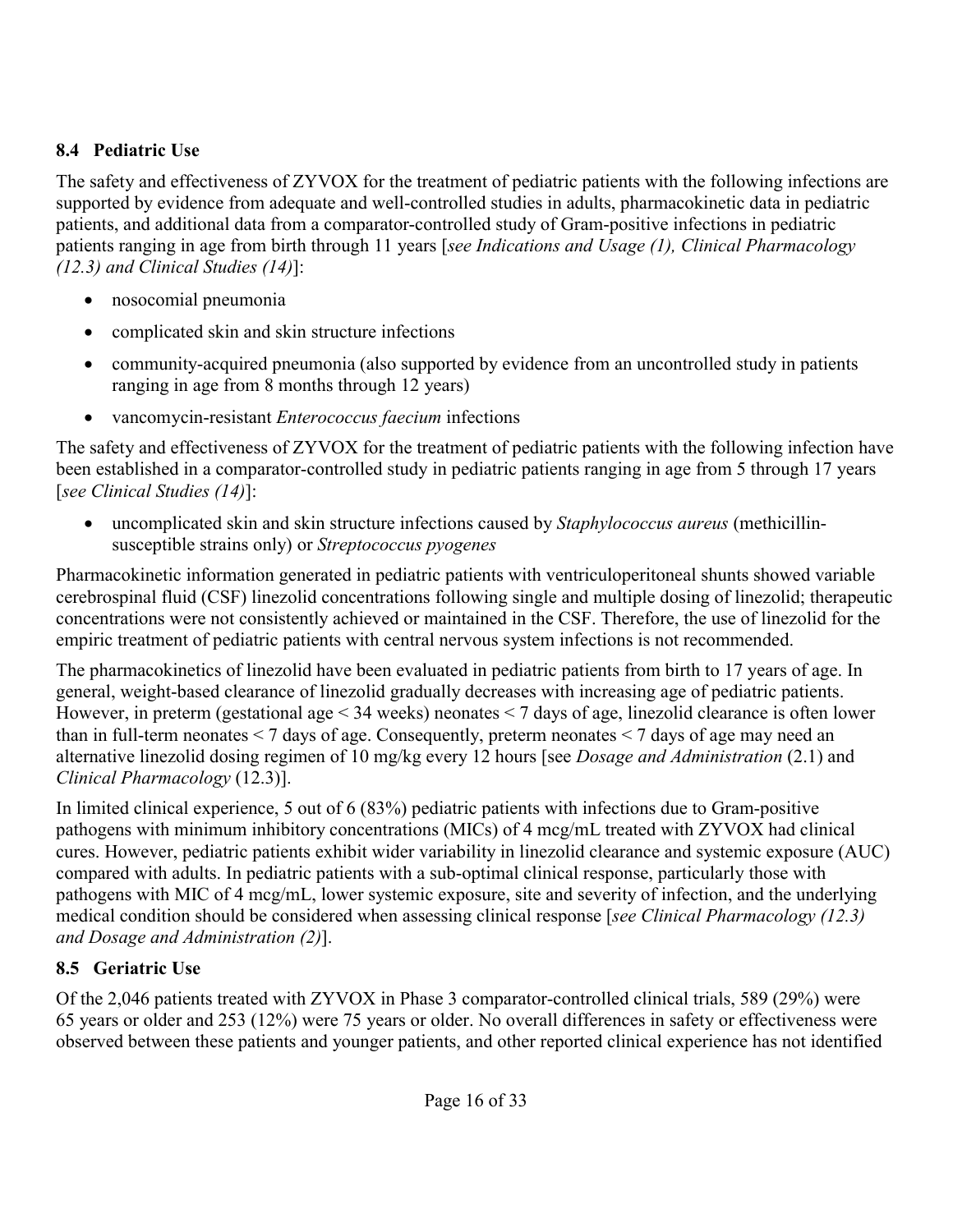differences in responses between the elderly and younger patients, but greater sensitivity of some older individuals cannot be ruled out.

# **10 OVERDOSAGE**

In the event of overdosage, supportive care is advised, with maintenance of glomerular filtration. Hemodialysis may facilitate more rapid elimination of linezolid. In a Phase 1 clinical trial, approximately 30% of a dose of linezolid was removed during a 3-hour hemodialysis session beginning 3 hours after the dose of linezolid was administered. Data are not available for removal of linezolid with peritoneal dialysis or hemoperfusion. Clinical signs of acute toxicity in animals were decreased activity and ataxia in rats and vomiting and tremors in dogs treated with 3,000 mg/kg/day and 2,000 mg/kg/day, respectively.

# **11 DESCRIPTION**

ZYVOX I.V. Injection, ZYVOX Tablets, and ZYVOX for Oral Suspension contain linezolid, which is a synthetic antibacterial agent of the oxazolidinone class. The chemical name for linezolid is (S)-N-[[3-[3-Fluoro-4-(4-morpholinyl)phenyl]-2-oxo-5-oxazolidinyl] methyl]-acetamide.

The empirical formula is  $C_{16}H_{20}FN_3O_4$ . Its molecular weight is 337.35, and its chemical structure is represented below:



ZYVOX I.V. Injection is supplied as a ready-to-use sterile isotonic solution for intravenous infusion. Each mL contains 2 mg of linezolid. Inactive ingredients are dextrose monohydrate 50.24 mg/mL in an aqueous vehicle for intravenous administration, sodium citrate dihydrate 1.64 mg/mL, and citric acid anhydrous 0.85 mg/mL. Sodium hydroxide NF and/or hydrochloric acid NF are used to adjust the pH. The sodium  $(Na<sup>+</sup>)$  content is 0.38 mg/mL (5 mEq/300 mL bag and 1.7 mEq/100 mL bag).

ZYVOX Tablet for oral administration contains 600 mg linezolid as a film-coated compressed tablet. Inactive ingredients are carnauba wax, corn starch, hydroxypropylcellulose, hypromellose, magnesium stearate, microcrystalline cellulose, polyethylene glycol, sodium starch glycolate, and titanium dioxide. The sodium  $(Na<sup>+</sup>)$  content is 2.92 mg per 600 mg tablet  $(0.1 \text{ mEq/tablet}).$ 

ZYVOX for Oral Suspension is supplied as an orange-flavored granule/powder for constitution into a suspension for oral administration. Following constitution, each 5 mL contains 100 mg of linezolid. Inactive ingredients are aspartame, citric acid, colloidal silicon dioxide, flavors, mannitol, microcrystalline cellulose and carboxymethylcellulose sodium, sodium benzoate, sodium chloride, sodium citrate, sucrose, and xanthan gum [see Patient Counseling Information (17)]. The sodium (Na<sup>+</sup>) content is 8.52 mg/5 mL (0.4 mEq/5 mL).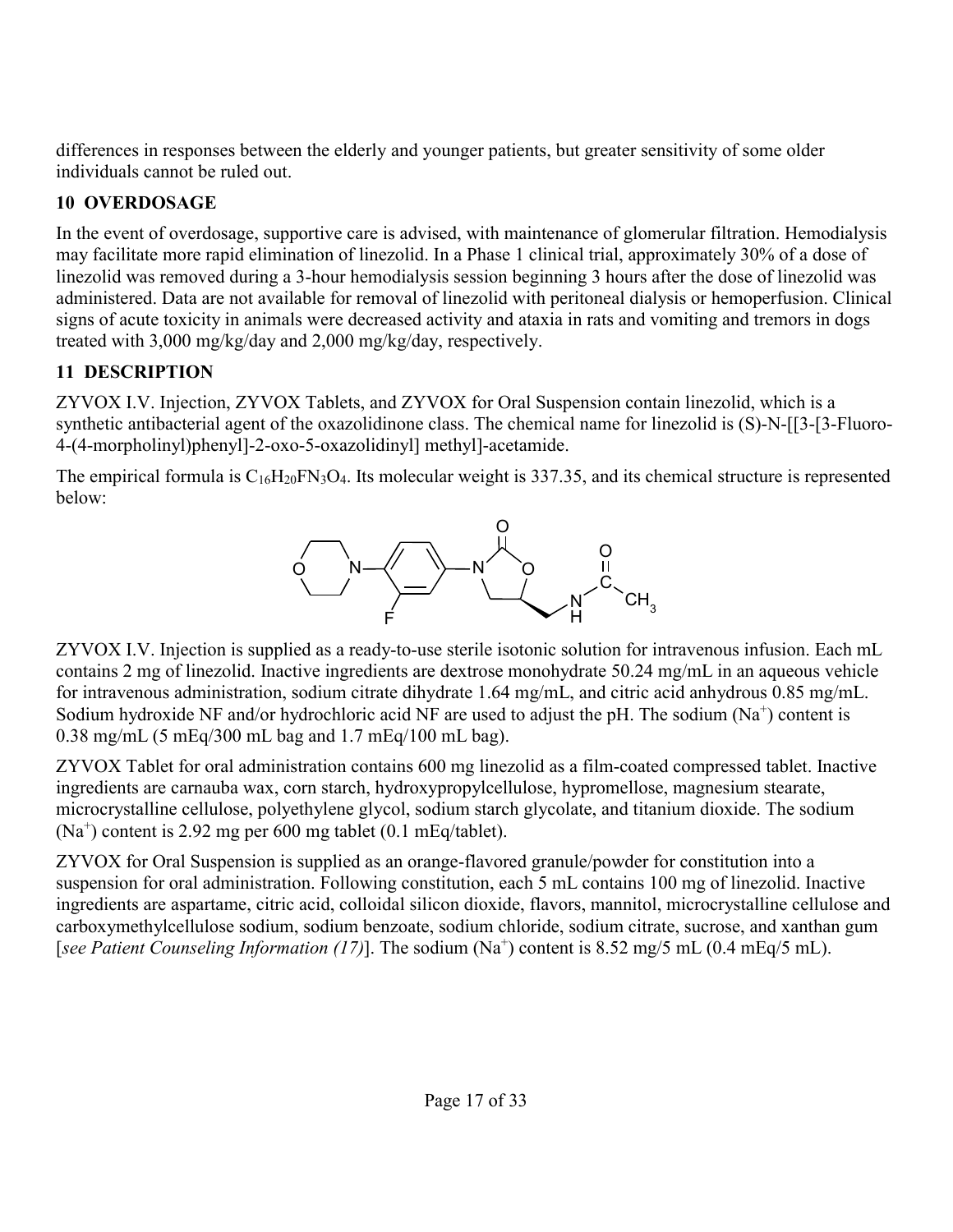### **12 CLINICAL PHARMACOLOGY**

#### **12.1Mechanism of Action**

ZYVOX is an antibacterial drug [*see Microbiology (12.4)*].

### **12.2Pharmacodynamics**

In a randomized, positive- and placebo-controlled crossover thorough QT study, 40 healthy subjects were administered a single ZYVOX 600 mg dose via a 1 hour IV infusion, a single ZYVOX 1,200 mg dose via a 1 hour IV infusion, placebo, and a single oral dose of positive control. At both the 600 mg and 1,200 mg ZYVOX doses, no significant effect on QTc interval was detected at peak plasma concentration or at any other time.

#### **12.3Pharmacokinetics**

The mean pharmacokinetic parameters of linezolid in adults after single and multiple oral and intravenous doses are summarized in Table 8. Plasma concentrations of linezolid at steady-state after oral doses of 600 mg given every 12 hours are shown in Figure 1.

|                                   | $C_{\text{max}}$ | $C_{min}$ | T <sub>max</sub> | $AUC^*$         | $t_{1/2}$ | CL     |
|-----------------------------------|------------------|-----------|------------------|-----------------|-----------|--------|
| <b>Dose of Linezolid</b>          | mcg/mL           | mcg/mL    | hrs              | $mcg\cdot h/mL$ | hrs       | mL/min |
| 400 mg tablet                     |                  |           |                  |                 |           |        |
| single dose $\dagger$             | 8.10             |           | 1.52             | 55.10           | 5.20      | 146    |
|                                   | (1.83)           |           | (1.01)           | (25.00)         | (1.50)    | (67)   |
|                                   |                  |           |                  |                 |           |        |
| every 12                          | 11.00            | 3.08      | 1.12             | 73.40           | 4.69      | 110    |
| hours                             | (4.37)           | (2.25)    | (0.47)           | (33.50)         | (1.70)    | (49)   |
| 600 mg tablet                     |                  |           |                  |                 |           |        |
| single dose                       | 12.70            |           | 1.28             | 91.40           | 4.26      | 127    |
|                                   | (3.96)           |           | (0.66)           | (39.30)         | (1.65)    | (48)   |
|                                   |                  |           |                  |                 |           |        |
| every 12                          | 21.20            | 6.15      | 1.03             | 138.00          | 5.40      | 80     |
| hours                             | (5.78)           | (2.94)    | (0.62)           | (42.10)         | (2.06)    | (29)   |
| 600 mg IV injection $\frac{1}{x}$ |                  |           |                  |                 |           |        |
| single dose                       | 12.90            |           | 0.50             | 80.20           | 4.40      | 138    |
|                                   | (1.60)           |           | (0.10)           | (33.30)         | (2.40)    | (39)   |
|                                   |                  |           |                  |                 |           |        |
| every 12                          | 15.10            | 3.68      | 0.51             | 89.70           | 4.80      | 123    |
| hours                             | (2.52)           | (2.36)    | (0.03)           | (31.00)         | (1.70)    | (40)   |
| 600 mg oral                       |                  |           |                  |                 |           |        |
| suspension                        | 11.00            |           | 0.97             | 80.80           | 4.60      | 141    |
| single dose                       | (2.76)           |           | (0.88)           | (35.10)         | (1.71)    | (45)   |
|                                   |                  |           |                  |                 |           |        |

|  |  | Table 8. Mean (Standard Deviation) Pharmacokinetic Parameters of Linezolid in Adults |
|--|--|--------------------------------------------------------------------------------------|
|--|--|--------------------------------------------------------------------------------------|

\* AUC for single dose =  $AUC_{0-\infty}$ ; for multiple dose =  $AUC_{0-\tau}$ 

† Data dose-normalized from 375 mg

‡ Data dose-normalized from 625 mg, intravenous dose was given as 0.5-hour infusion.

 $C_{\text{max}}$  = Maximum plasma concentration;  $C_{\text{min}}$  = Minimum plasma concentration;  $T_{\text{max}}$  = Time to  $C_{\text{max}}$ ; AUC = Area under concentration-time curve;  $t_{1/2}$  = Elimination half-life; CL = Systemic clearance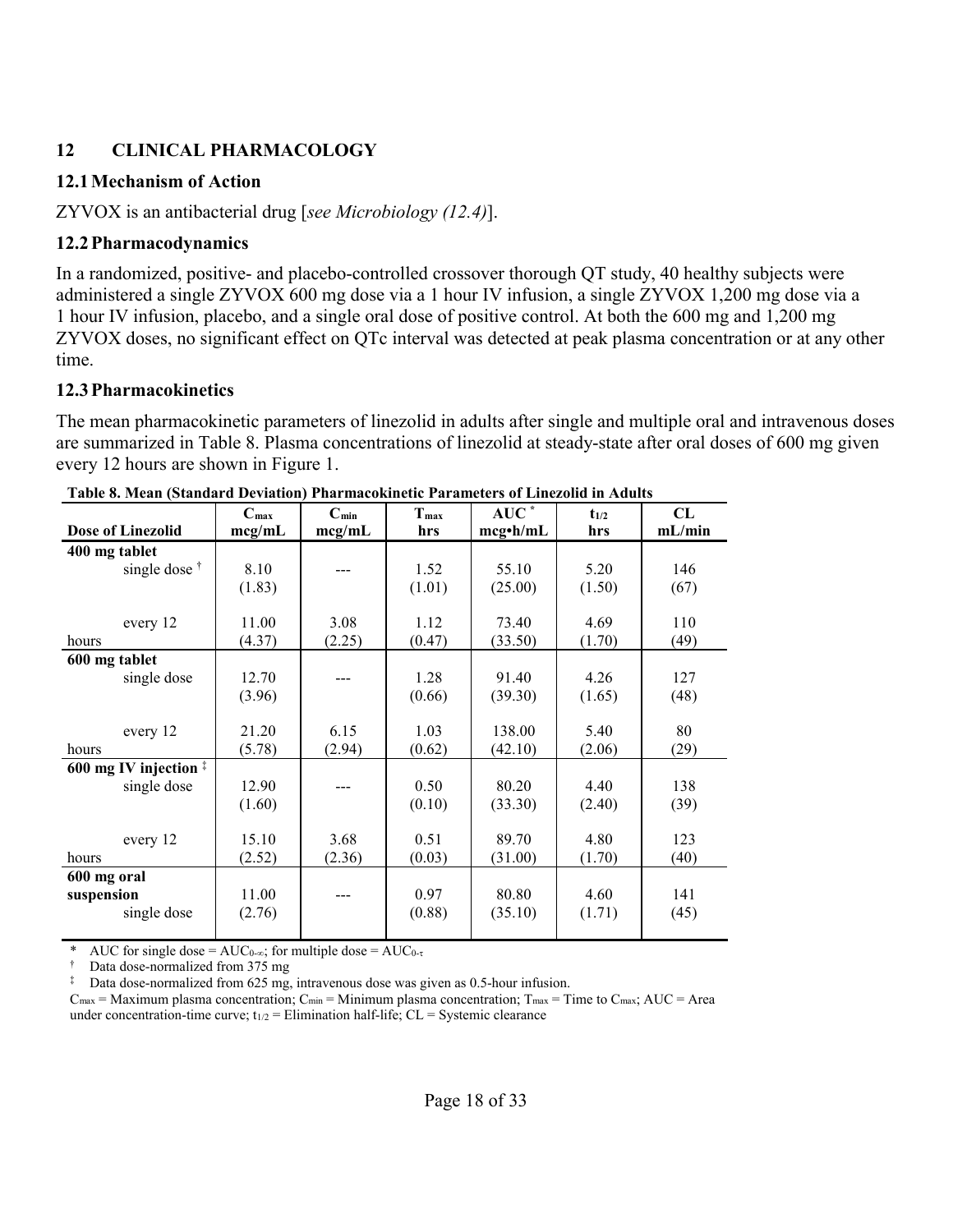

#### **Figure 1. Plasma Concentrations of Linezolid in Adults at Steady-State Following Oral Dosing Every 12 Hours (Mean**  $\pm$  **Standard Deviation, n=16)**

### **Absorption**

Linezolid is extensively absorbed after oral dosing. Maximum plasma concentrations are reached approximately 1 to 2 hours after dosing, and the absolute bioavailability is approximately 100%. Therefore, linezolid may be given orally or intravenously without dose adjustment.

Linezolid may be administered without regard to the timing of meals. The time to reach the maximum concentration is delayed from 1.5 hours to 2.2 hours and C<sub>max</sub> is decreased by about 17% when high fat food is given with linezolid. However, the total exposure measured as  $AUC_{0-\infty}$  is similar under both conditions.

### **Distribution**

Animal and human pharmacokinetic studies have demonstrated that linezolid readily distributes to wellperfused tissues. The plasma protein binding of linezolid is approximately 31% and is concentrationindependent. The volume of distribution of linezolid at steady-state averaged 40 to 50 liters in healthy adult volunteers.

Linezolid concentrations have been determined in various fluids from a limited number of subjects in Phase 1 volunteer studies following multiple dosing of linezolid. The ratio of linezolid in saliva relative to plasma was 1.2 to 1 and the ratio of linezolid in sweat relative to plasma was 0.55 to 1.

### Metabolism

Linezolid is primarily metabolized by oxidation of the morpholine ring, which results in two inactive ringopened carboxylic acid metabolites: the aminoethoxyacetic acid metabolite (A), and the hydroxyethyl glycine metabolite (B). Formation of metabolite A is presumed to be formed via an enzymatic pathway whereas metabolite B is mediated by a non-enzymatic chemical oxidation mechanism in vitro. In vitro studies have demonstrated that linezolid is minimally metabolized and may be mediated by human cytochrome P450. However, the metabolic pathway of linezolid is not fully understood.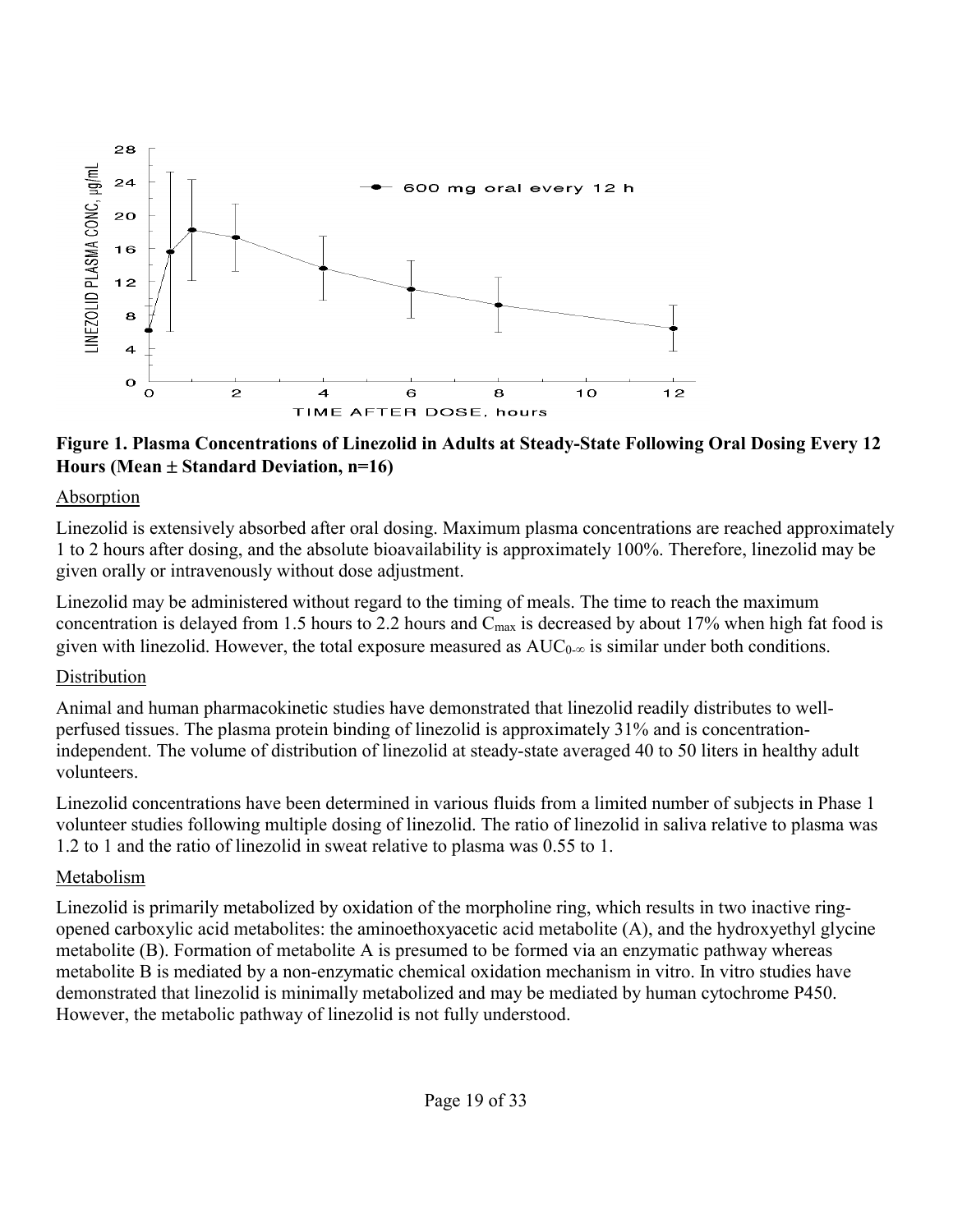### Excretion

Nonrenal clearance accounts for approximately 65% of the total clearance of linezolid. Under steady-state conditions, approximately 30% of the dose appears in the urine as linezolid, 40% as metabolite B, and 10% as metabolite A. The mean renal clearance of linezolid is 40 mL/min which suggests net tubular reabsorption. Virtually no linezolid appears in the feces, while approximately 6% of the dose appears in the feces as metabolite B, and 3% as metabolite A.

A small degree of nonlinearity in clearance was observed with increasing doses of linezolid, which appears to be due to lower renal and nonrenal clearance of linezolid at higher concentrations. However, the difference in clearance was small and was not reflected in the apparent elimination half-life.

### Specific Populations

# *Geriatric Patients*

The pharmacokinetics of linezolid are not significantly altered in elderly patients (65 years or older). Therefore, dose adjustment for geriatric patients is not necessary.

# *Pediatric Patients*

The pharmacokinetics of linezolid following a single intravenous dose were investigated in pediatric patients ranging in age from birth through 17 years (including premature and full-term neonates), in healthy adolescent subjects ranging in age from 12 through 17 years, and in pediatric patients ranging in age from 1 week through 12 years. The pharmacokinetic parameters of linezolid are summarized in Table 9 for the pediatric populations studied and healthy adult subjects after administration of single intravenous doses.

The  $C_{\text{max}}$  and the volume of distribution ( $V_{\text{ss}}$ ) of linezolid are similar regardless of age in pediatric patients. However, plasma clearance of linezolid varies as a function of age. With the exclusion of pre-term neonates less than one week of age, weight-based clearance is most rapid in the youngest age groups ranging from < 1 week old to 11 years, resulting in lower single-dose systemic exposure (AUC) and a shorter half-life as compared with adults. As the age of pediatric patients increases, the weight-based clearance of linezolid gradually decreases, and by adolescence mean clearance values approach those observed for the adult population. There is increased inter-subject variability in linezolid clearance and systemic drug exposure (AUC) across all pediatric age groups as compared with adults.

Similar mean daily AUC values were observed in pediatric patients from birth to 11 years of age dosed every 8 hours relative to adolescents or adults dosed every 12 hours. Therefore, the dosage for pediatric patients up to 11 years of age should be 10 mg/kg every 8 hours. Pediatric patients 12 years and older should receive 600 mg every 12 hours [*see Dosage and Administration (2)*].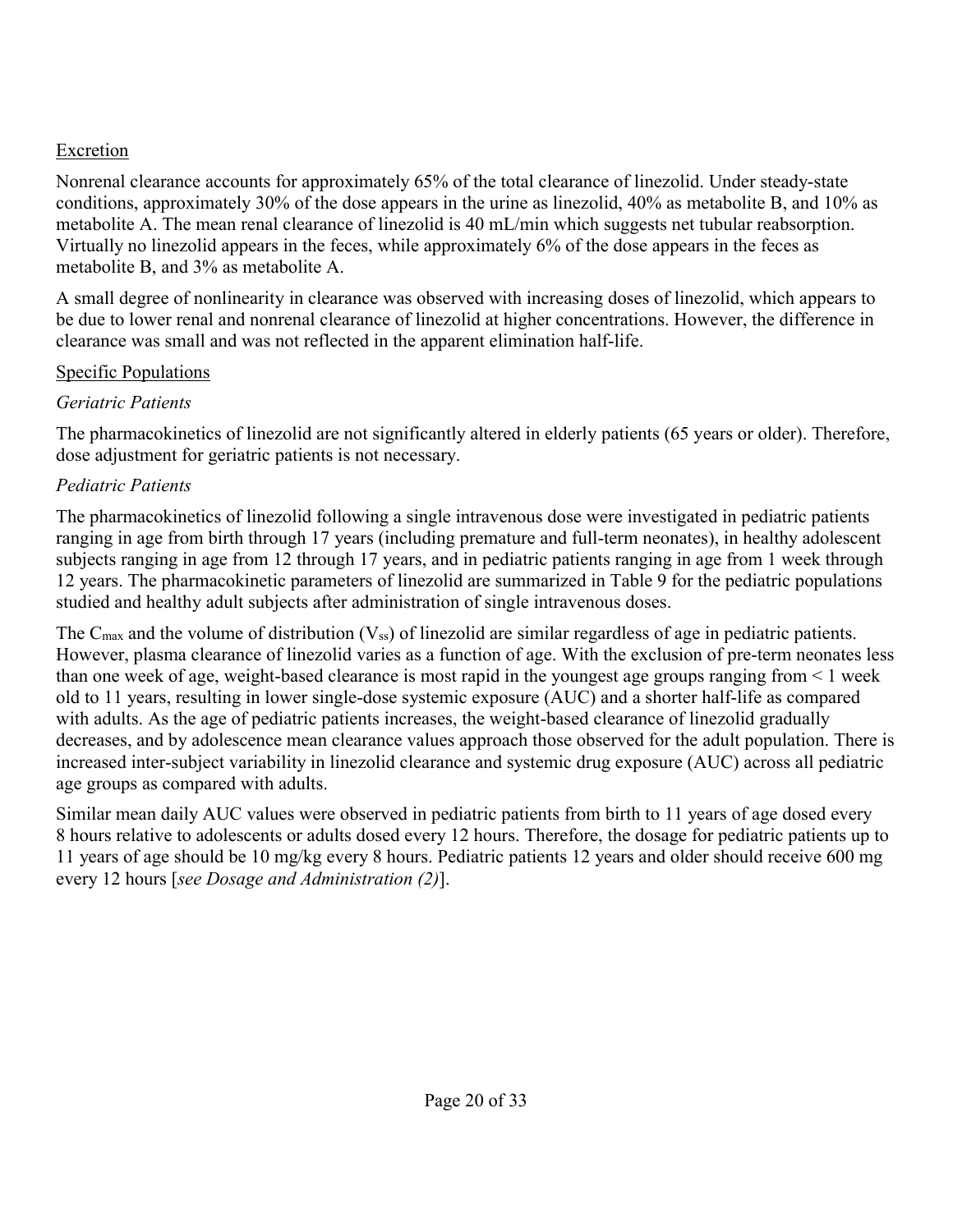|                                                                                        | $C_{\text{max}}$            | $\mathbf{V}_{ss}$         | $AUC^*$                | $t_{1/2}$                 | CL                      |
|----------------------------------------------------------------------------------------|-----------------------------|---------------------------|------------------------|---------------------------|-------------------------|
| <b>Age Group</b>                                                                       | mcg/mL                      | L/kg                      | $mcg\bullet h/mL$      | hrs                       | mL/min/kg               |
| <b>Neonatal Patients</b><br>Pre-term**<br>$1$ week (N=9) <sup>†</sup>                  | $12.7(30\%)$<br>[9.6, 22.2] | 0.81(24%)<br>[0.43, 1.05] | 108 (47%)<br>[41, 191] | 5.6 $(46%)$<br>[2.4, 9.8] | 2.0(52%)<br>[0.9, 4.0]  |
| Full-term***<br>$\leq 1$ week (N=10) <sup>†</sup>                                      | 11.5(24%)<br>[8.0, 18.3]    | 0.78(20%)<br>[0.45, 0.96] | 55 (47%)<br>[19, 103]  | 3.0(55%)<br>[1.3, 6.1]    | 3.8(55%)<br>[1.5, 8.8]  |
| Full-term***<br>$\geq 1$ week to $\leq 28$ days<br>$(N=10)^{\dagger}$                  | 12.9(28%)<br>[7.7, 21.6]    | 0.66(29%)<br>[0.35, 1.06] | 34 (21%)<br>[23, 50]   | 1.5(17%)<br>[1.2, 1.9]    | 5.1(22%)<br>[3.3, 7.2]  |
| <b>Infant Patients</b><br>$>$ 28 days to $<$ 3<br>Months $(N=12)^{\dagger}$            | 11.0(27%)<br>[7.2, 18.0]    | 0.79(26%)<br>[0.42, 1.08] | 33 (26%)<br>[17, 48]   | 1.8(28%)<br>[1.2, 2.8]    | 5.4 (32%)<br>[3.5, 9.9] |
| <b>Pediatric Patients</b><br>3 months through<br>11<br>years <sup>†</sup> (N=59)       | $15.1(30\%)$<br>[6.8, 36.7] | 0.69(28%)<br>[0.31, 1.50] | 58 (54%)<br>[19, 153]  | 2.9(53%)<br>[0.9, 8.0]    | 3.8(53%)<br>[1.0, 8.5]  |
| Adolescent Subjects<br>and Patients<br>12 through 17<br>years <sup>‡</sup><br>$(N=36)$ | 16.7(24%)<br>[9.9, 28.9]    | 0.61(15%)<br>[0.44, 0.79] | 95 (44%)<br>[32, 178]  | 4.1 $(46%)$<br>[1.3, 8.1] | 2.1(53%)<br>[0.9, 5.2]  |
| Adult Subjects <sup>§</sup><br>$(N=29)$                                                | 12.5(21%)<br>[8.2, 19.3]    | 0.65(16%)<br>[0.45, 0.84] | 91 (33%)<br>[53, 155]  | 4.9(35%)<br>[1.8, 8.3]    | 1.7(34%)<br>[0.9, 3.3]  |

**Table 9. Pharmacokinetic Parameters of Linezolid in Pediatrics and Adults Following a Single Intravenous Infusion of 10 mg/kg or 600 mg Linezolid (Mean: (%CV); [Min, Max Values])**

\* AUC = Single dose  $AUC_{0-\infty}$ 

In this data set, "pre-term" is defined as <34 weeks gestational age (Note: Only 1 patient enrolled was pre-term with a postnatal age between 1 week and 28 days)

\*\*\* In this data set, "full-term" is defined as  $\geq$  34 weeks gestational age

<sup>†</sup> Dose of  $10 \text{ mg/kg}$ <br><sup>†</sup> Dose of  $600 \text{ mg}$  or

Dose of  $600$  mg or 10 mg/kg up to a maximum of  $600$  mg

§ Dose normalized to 600 mg

 $C_{\text{max}} = \text{Maximum plasma concentration};$   $V_{\text{ss}} = \text{Volume of distribution};$  AUC = Area under concentration-time curve;

 $t_{1/2}$  = Apparent elimination half-life; CL = Systemic clearance normalized for body weight

#### *Gender*

Females have a slightly lower volume of distribution of linezolid than males. Plasma concentrations are higher in females than in males, which is partly due to body weight differences. After a 600-mg dose, mean oral clearance is approximately 38% lower in females than in males. However, there are no significant gender differences in mean apparent elimination-rate constant or half-life. Thus, drug exposure in females is not expected to substantially increase beyond levels known to be well tolerated. Therefore, dose adjustment by gender does not appear to be necessary.

#### *Renal Impairment*

The pharmacokinetics of the parent drug, linezolid, are not altered in patients with any degree of renal impairment; however, the two primary metabolites of linezolid accumulate in patients with renal impairment, with the amount of accumulation increasing with the severity of renal dysfunction (see Table 10). The pharmacokinetics of linezolid and its two metabolites have also been studied in patients with end-stage renal disease (ESRD) receiving hemodialysis. In the ESRD study, 14 patients were dosed with linezolid 600 mg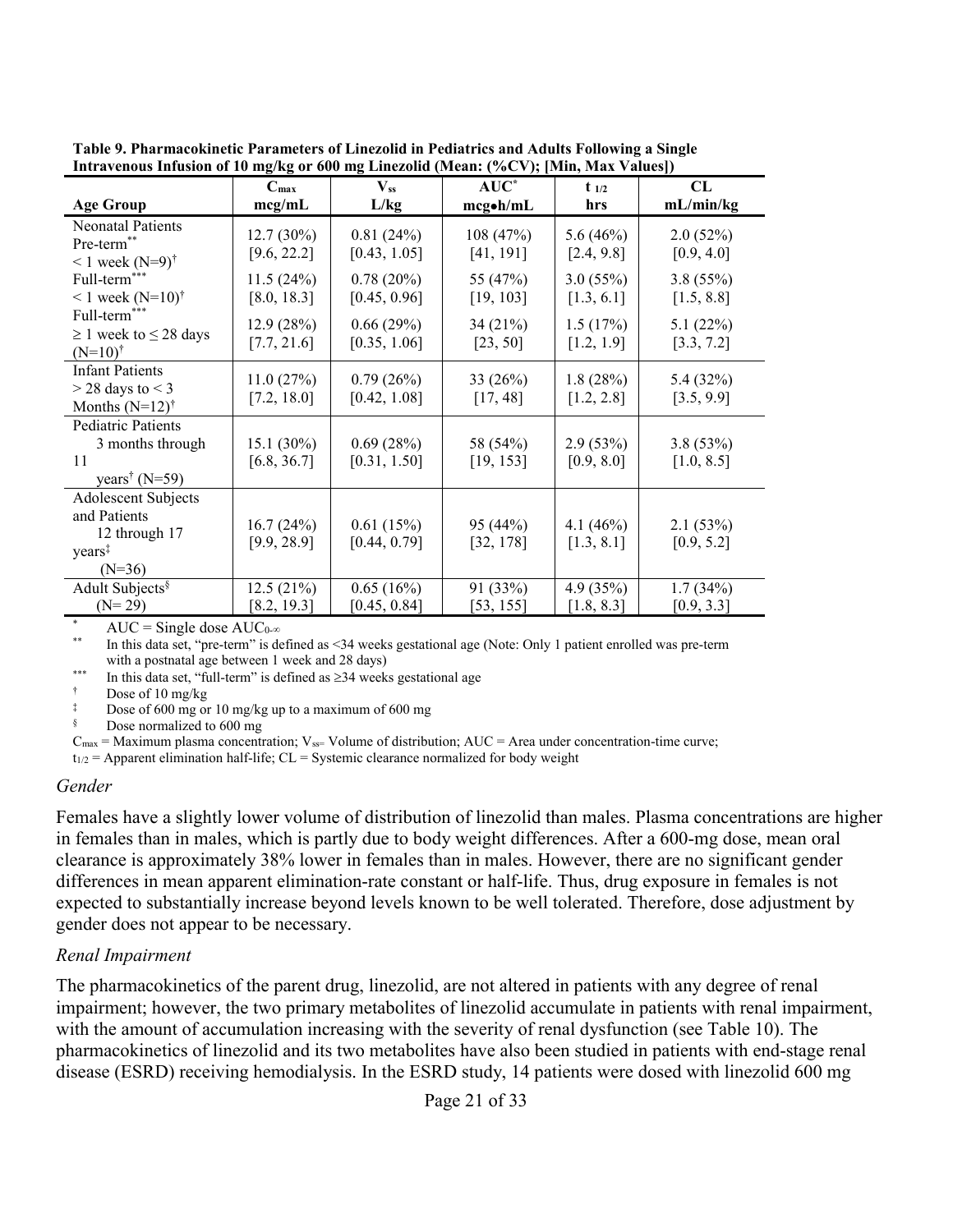every 12 hours for 14.5 days (see Table 11). Because similar plasma concentrations of linezolid are achieved regardless of renal function, no dose adjustment is recommended for patients with renal impairment. However, given the absence of information on the clinical significance of accumulation of the primary metabolites, use of linezolid in patients with renal impairment should be weighed against the potential risks of accumulation of these metabolites. Both linezolid and the two metabolites are eliminated by hemodialysis. No information is available on the effect of peritoneal dialysis on the pharmacokinetics of linezolid. Approximately 30% of a dose was eliminated in a 3-hour hemodialysis session beginning 3 hours after the dose of linezolid was administered; therefore, linezolid should be given after hemodialysis.

**Table 10. Mean (Standard Deviation) AUCs and Elimination Half-lives of Linezolid and Metabolites A and B in Patients with Varying Degrees of Renal Impairment After a Single 600 mg Oral Dose of Linezolid**

| Parameter                       | <b>Healthy Subjects CLCR</b><br>$> 80$ mL/min | <b>Moderate Renal</b><br><b>Impairment 30 &lt; <math>CL_{CR}</math></b><br>$< 80$ mL/min | <b>Severe Renal</b><br><b>Impairment 10 &lt; <math>CL_{CR}</math></b><br>$<$ 30 mL/min |  |  |
|---------------------------------|-----------------------------------------------|------------------------------------------------------------------------------------------|----------------------------------------------------------------------------------------|--|--|
| <b>LINEZOLID</b>                |                                               |                                                                                          |                                                                                        |  |  |
| AUC <sub>0-∞</sub> , mcg h/mL   | 110(22)                                       | 128(53)                                                                                  | 127 (66)                                                                               |  |  |
| $t_{1/2}$ , hours               | 6.4(2.2)                                      | 6.1(1.7)                                                                                 | 7.1(3.7)                                                                               |  |  |
| <b>METABOLITE A</b>             |                                               |                                                                                          |                                                                                        |  |  |
| $AUC_{0-48}$ , mcg h/mL         | 7.6(1.9)                                      | 11.7(4.3)                                                                                | 56.5 (30.6)                                                                            |  |  |
| $t_{1/2}$ , hours               | 6.3(2.1)                                      | 6.6(2.3)                                                                                 | 9.0(4.6)                                                                               |  |  |
| <b>METABOLITE B<sup>1</sup></b> |                                               |                                                                                          |                                                                                        |  |  |
| $AUC_{0.48}$ , mcg h/mL         | 30.5(6.2)                                     | 51.1 (38.5)                                                                              | 203 (92)                                                                               |  |  |
| $t_{1/2}$ , hours               | 6.6(2.7)                                      | 9.9(7.4)                                                                                 | 11.0(3.9)                                                                              |  |  |

 $<sup>1</sup>$  Metabolite B is the major metabolite of linezolid.</sup>

**Table 11. Mean (Standard Deviation) AUCs and Elimination Half-lives of Linezolid and Metabolites A and B in Subjects with End-Stage Renal Disease (ESRD) After the Administration of 600 mg Linezolid Every 12 Hours for 14.5 Days**

| Parameter                                 | <b>ESRD</b> Subjects <sup>1</sup> |  |  |  |
|-------------------------------------------|-----------------------------------|--|--|--|
| <b>LINEZOLID</b>                          |                                   |  |  |  |
| $AUC_{0-12}$ , mcg h/mL (after last dose) | 181 (52.3)                        |  |  |  |
| $t_{1/2}$ , h (after last dose)           | 8.3(2.4)                          |  |  |  |
| <b>METABOLITE A</b>                       |                                   |  |  |  |
| $AUC_{0-12}$ , mcg h/mL (after last dose) | 153 (40.6)                        |  |  |  |
| $t_{1/2}$ , h (after last dose)           | 15.9(8.5)                         |  |  |  |
| <b>METABOLITE B<sup>2</sup></b>           |                                   |  |  |  |
| $AUC_{0-12}$ , mcg h/mL (after last dose) | 356 (99.7)                        |  |  |  |
| $t_{1/2}$ , h (after last dose)           | 34.8(23.1)                        |  |  |  |

<sup>1</sup> between hemodialysis sessions

<sup>2</sup> Metabolite B is the major metabolite of linezolid.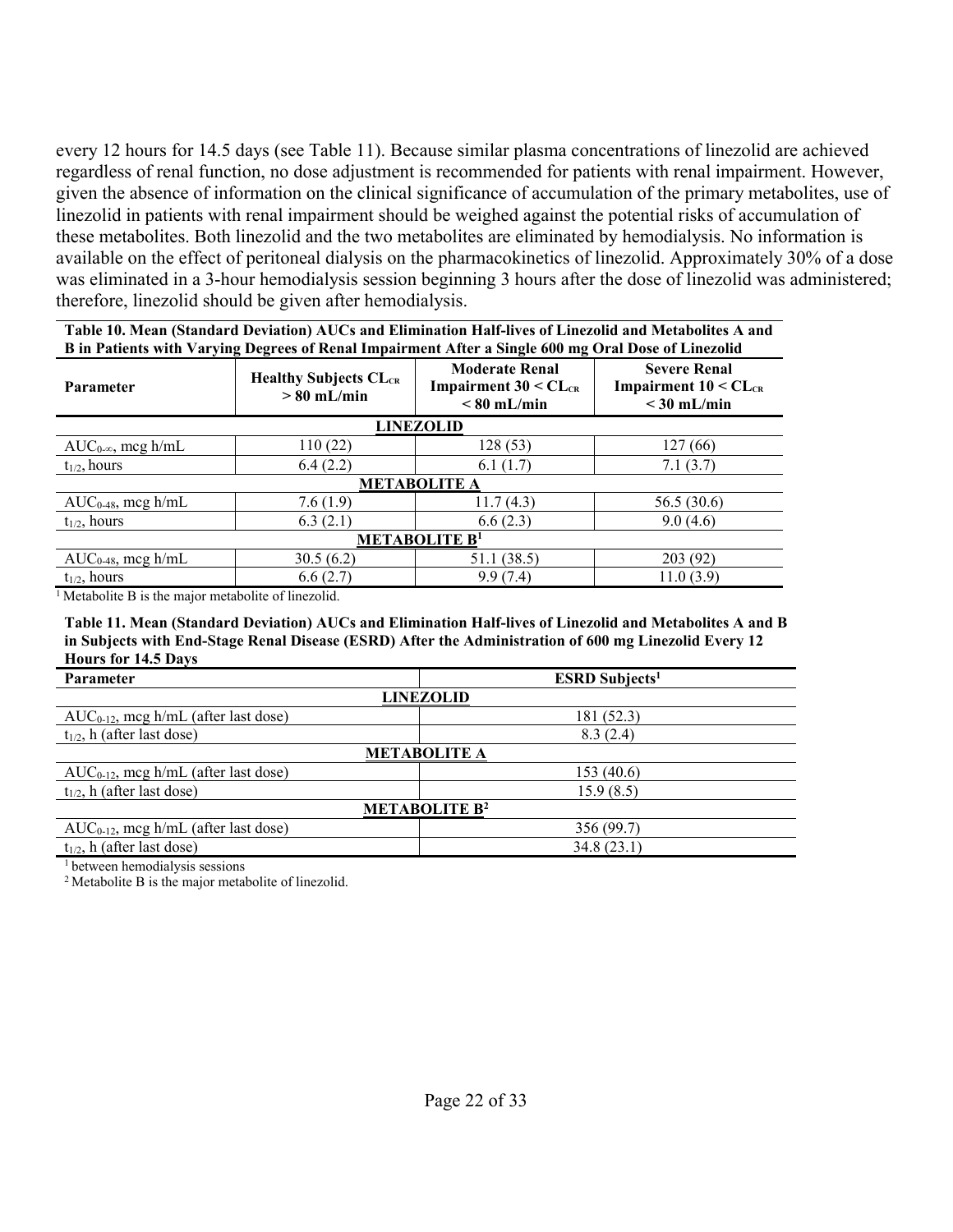### *Hepatic Impairment*

The pharmacokinetics of linezolid are not altered in patients  $(n=7)$  with mild-to-moderate hepatic impairment (Child-Pugh class A or B). On the basis of the available information, no dose adjustment is recommended for patients with mild-to-moderate hepatic impairment. The pharmacokinetics of linezolid in patients with severe hepatic impairment have not been evaluated.

### Drug Interactions

### *Drugs Metabolized by Cytochrome P450*

Linezolid is not an inducer of cytochrome P450 (CYP450) in rats. In addition, linezolid does not inhibit the activities of clinically significant human CYP isoforms (e.g., 1A2, 2C9, 2C19, 2D6, 2E1, 3A4). Therefore, linezolid is not expected to affect the pharmacokinetics of other drugs metabolized by these major enzymes. Concurrent administration of linezolid does not substantially alter the pharmacokinetic characteristics of (S)-warfarin, which is extensively metabolized by CYP2C9. Drugs such as warfarin and phenytoin, which are CYP2C9 substrates, may be given with linezolid without changes in dosage regimen.

### *Antibacterial Drugs*

*Aztreonam*: The pharmacokinetics of linezolid or aztreonam are not altered when administered together.

*Gentamicin*: The pharmacokinetics of linezolid or gentamicin are not altered when administered together.

### *Antioxidants*

The potential for drug-drug interactions with linezolid and the antioxidants Vitamin C and Vitamin E was studied in healthy volunteers. Subjects were administered a 600 mg oral dose of linezolid on Day 1, and another 600 mg dose of linezolid on Day 8. On Days 2-9, subjects were given either Vitamin C (1,000 mg/day) or Vitamin E (800 IU/ day). The AUC<sub>0-∞</sub> of linezolid increased 2.3% when co-administered with Vitamin C and 10.9% when co-administered with Vitamin E. No linezolid dose adjustment is recommended during co-administration with Vitamin C or Vitamin E.

# *Strong CYP 3A4 Inducers*

Rifampin: The effect of rifampin on the pharmacokinetics of linezolid was evaluated in a study of 16 healthy adult males. Volunteers were administered oral linezolid 600 mg twic[e daily for 5 doses with and](https://www.fda.gov/STIC) without rifampin 600 mg once daily for 8 days. Co-administration of rifampin with linezolid resulted in a 21% decrease in linezolid C<sub>max</sub> [90% CI, 15% - 27%] and a 32% decrease in linezolid AUC<sub>0-12</sub> [90% CI, 27% - 37%]. The clinical significance of this interaction is unknown. The mechanism of this interaction is not fully understood and may be related to the induction of hepatic enzymes. Other strong inducers of hepatic enzymes (e.g. carbamazepine, phenytoin, phenobarbital) could cause a similar or smaller decrease in linezolid exposure.

# *Monoamine Oxidase Inhibition*

Linezolid is a reversible, nonselective inhibitor of monoamine oxidase. Therefore, linezolid has the potential for interaction with adrenergic and serotonergic agents.

# *Adrenergic Agents*

Some individuals receiving ZYVOX may experience a reversible enhancement of the pressor response to indirect-acting sympathomimetic agents, vasopressor or dopaminergic agents. Commonly used drugs such as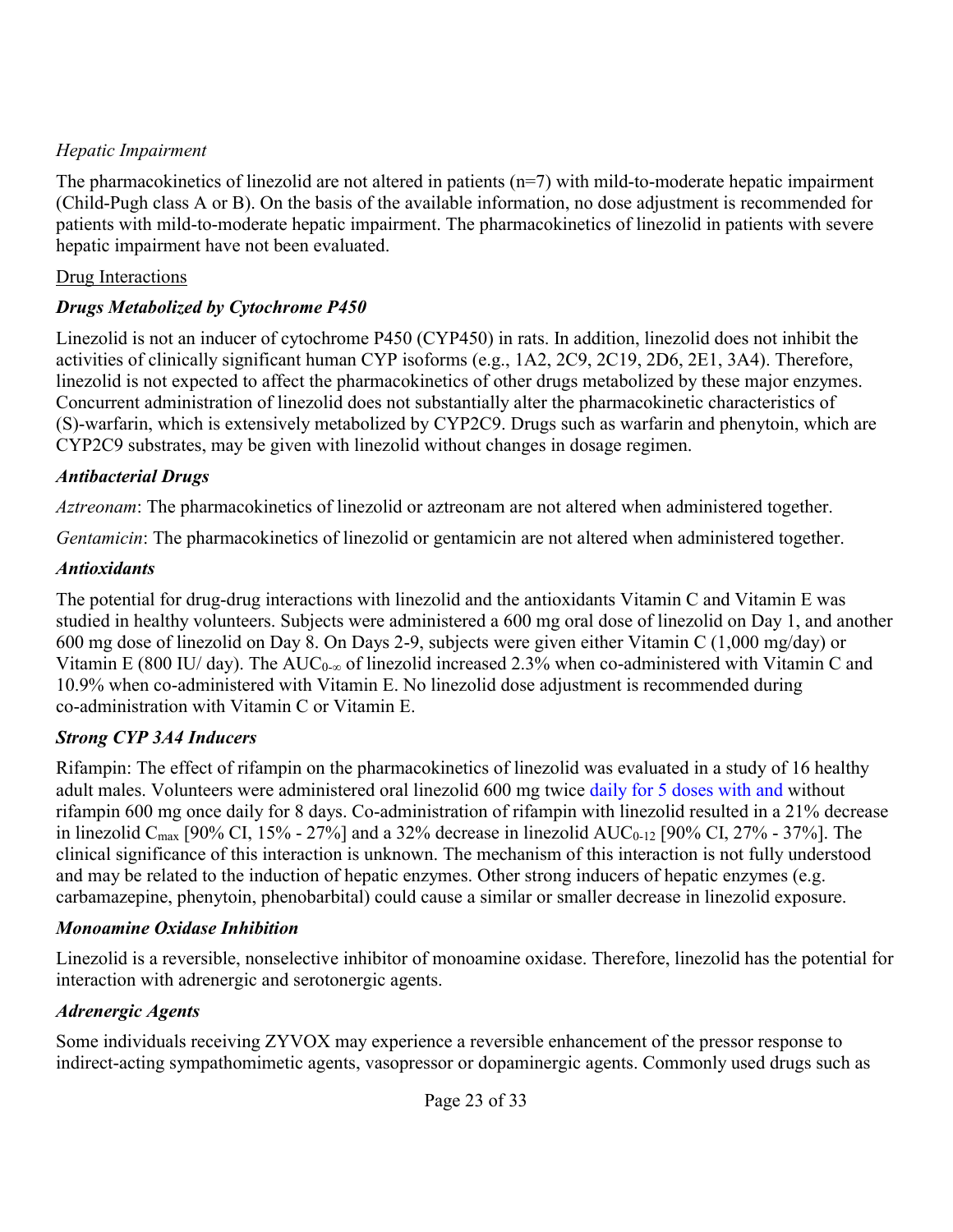phenylpropanolamine and pseudoephedrine have been specifically studied. Initial doses of adrenergic agents, such as dopamine or epinephrine, should be reduced and titrated to achieve the desired response.

Tyramine: A significant pressor response has been observed in normal adult subjects receiving linezolid and tyramine doses of more than 100 mg. Therefore, patients receiving linezolid need to avoid consuming large amounts of foods or beverages with high tyramine content [*see Patient Counseling Information (17)*].

Pseudoephedrine HCl or phenylpropanolamine HCl: A reversible enhancement of the pressor response of either pseudoephedrine HCl (PSE) or phenylpropanolamine HCl (PPA) is observed when linezolid is administered to healthy normotensive subjects [*see Warnings and Precautions (5.6) and Drug Interactions (7)*]. A similar study has not been conducted in hypertensive patients. The interaction studies conducted in normotensive subjects evaluated the blood pressure and heart rate effects of placebo, PPA or PSE alone, linezolid alone, and the combination of steady-state linezolid (600 mg every 12 hours for 3 days) with two doses of PPA (25 mg) or PSE (60 mg) given 4 hours apart. Heart rate was not affected by any of the treatments. Blood pressure was increased with both combination treatments. Maximum blood pressure levels were seen 2 to 3 hours after the second dose of PPA or PSE, and returned to baseline 2 to 3 hours after peak. The results of the PPA study follow, showing the mean (and range) maximum systolic blood pressure in mm Hg: placebo = 121 (103 to 158); linezolid alone = 120 (107 to 135); PPA alone = 125 (106 to 139); PPA with linezolid = 147 (129 to 176). The results from the PSE study were similar to those in the PPA study. The mean maximum increase in systolic blood pressure over baseline was 32 mm Hg (range: 20-52 mm Hg) and 38 mm Hg (range: 18-79 mm Hg) during co-administration of linezolid with pseudoephedrine or phenylpropanolamine, respectively.

#### *Serotonergic Agents*

Dextromethorphan: The potential drug-drug interaction with dextromethorphan was studied in healthy volunteers. Subjects were administered dextromethorphan (two 20-mg doses given 4 hours apart) with or without linezolid. No serotonin syndrome effects (confusion, delirium, restlessness, tremors, blushing, diaphoresis, hyperpyrexia) have been observed in normal subjects receiving linezolid and dextromethorphan.

### **12.4 Microbiology**

### Mechanism of Action

Linezolid is a synthetic antibacterial agent of the oxazolidinone class, which has clinical utility in the treatment of infections caused by aerobic Gram-positive bacteria. The in vitro spectrum of activity of linezolid also includes certain Gram-negative bacteria and anaerobic bacteria. Linezolid binds to a site on the bacterial 23S ribosomal RNA of the 50S subunit and prevents the formation of a functional 70S initiation complex, which is essential for bacterial reproduction. The results of time-kill studies have shown linezolid to be bacteriostatic against enterococci and staphylococci. For streptococci, linezolid was found to be bactericidal for the majority of isolates.

### Resistance

In vitro studies have shown that point mutations in the 23S rRNA are associated with linezolid resistance. Reports of vancomycin-resistant *Enterococcus faecium* becoming resistant to linezolid during its clinical use have been published. There are reports of *Staphylococcus aureus* (methicillin-resistant) developing resistance to linezolid during clinical use. The linezolid resistance in these organisms is associated with a point mutation in the 23S rRNA (substitution of thymine for guanine at position 2576) of the organism. Organisms resistant to oxazolidinones via mutations in chromosomal genes encoding 23S rRNA or ribosomal proteins (L3 and L4) are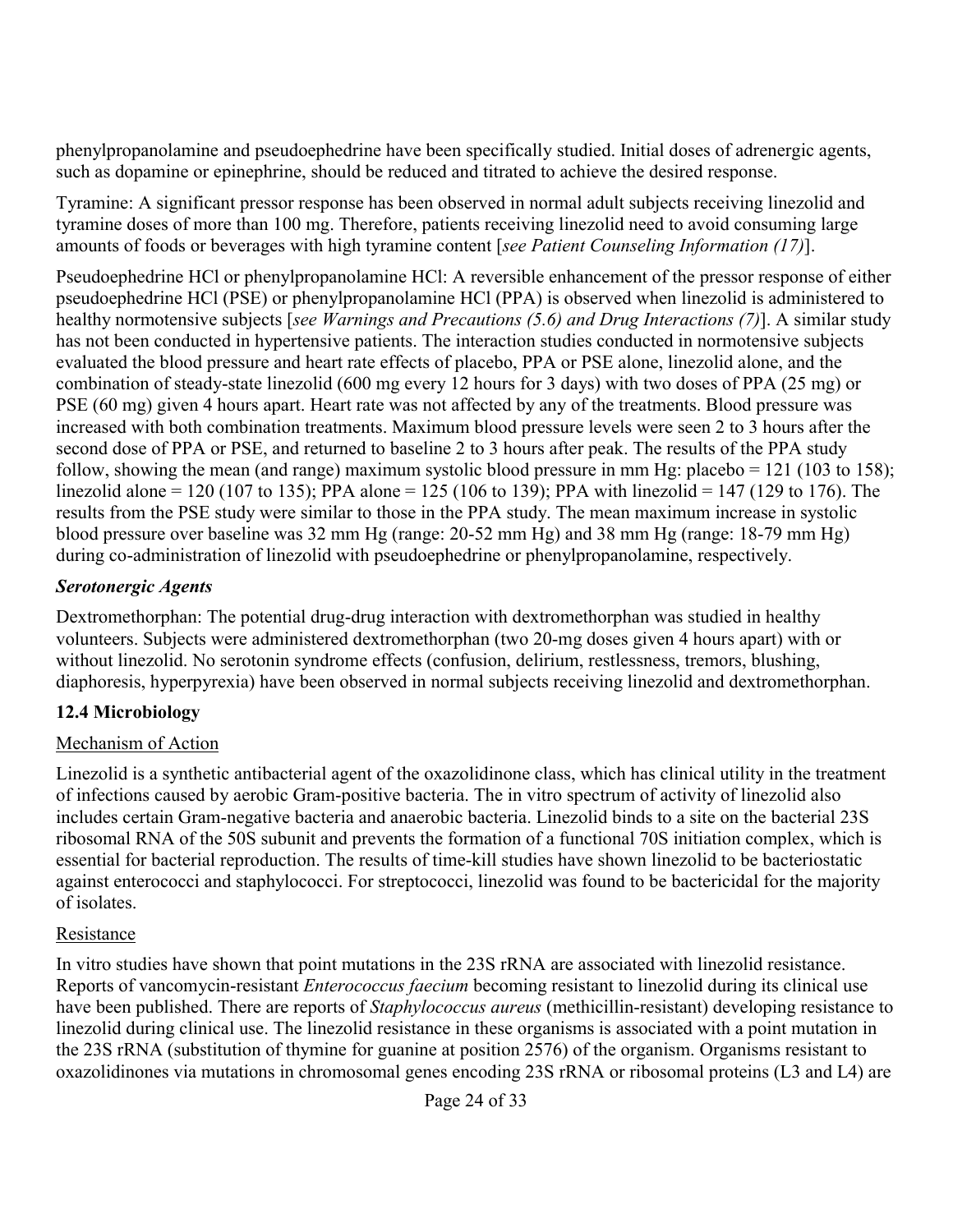generally cross-resistant to linezolid. Also linezolid resistance in staphylococci mediated by the enzyme methyltransferase has been reported. This resistance is mediated by the *cfr* (chloramphenicol-florfenicol) gene located on a plasmid which is transferable between staphylococci.

#### Interaction with Other Antimicrobial Drugs

In vitro studies have demonstrated additivity or indifference between linezolid and vancomycin, gentamicin, rifampin, imipenem-cilastatin, aztreonam, ampicillin, or streptomycin.

Linezolid has been shown to be active against most isolates of the following microorganisms, both in vitro and in clinical infections [*see Indications and Usage (1)*].

#### Gram-positive bacteria

*Enterococcus faecium* (vancomycin-resistant isolates only)

*Staphylococcus aureus* (including methicillin-resistant isolates)

*Streptococcus agalactiae*

*Streptococcus pneumoniae* 

### *Streptococcus pyogenes*

The following in vitro data are available, but their clinical significance is unknown. Greater than 90% of the following bacteria exhibit an in vitro MIC less than or equal to the linezolid-susceptible breakpoint for organisms of similar genus. The safety and effectiveness of linezolid in treating clinical infections due to these bacteria have not been established in adequate and well-controlled clinical trials.

### Gram-positive bacteria

*Enterococcus faecalis* (including vancomycin-resistant isolates)

*Enterococcus faecium* (vancomycin-susceptible isolates)

*Staphylococcus epidermidis* (including methicillin-resistant isolates)

*Staphylococcus haemolyticus*

Viridans group streptococci

Gram-negative bacteria

*Pasteurella multocida*

Susceptibility Testing

For specific information regarding susceptibility test interpretive criteria and associated test methods and quality control standards recognized by FDA for this drug, please see: https://www.fda.gov/STIC.

# **13 NONCLINICAL TOXICOLOGY**

### **13.1 Carcinogenesis, Mutagenesis, Impairment of Fertility**

Lifetime studies in animals have not been conducted to evaluate the carcinogenic potential of linezolid. Neither mutagenic nor clastogenic potential was found in a battery of tests including: assays for mutagenicity (Ames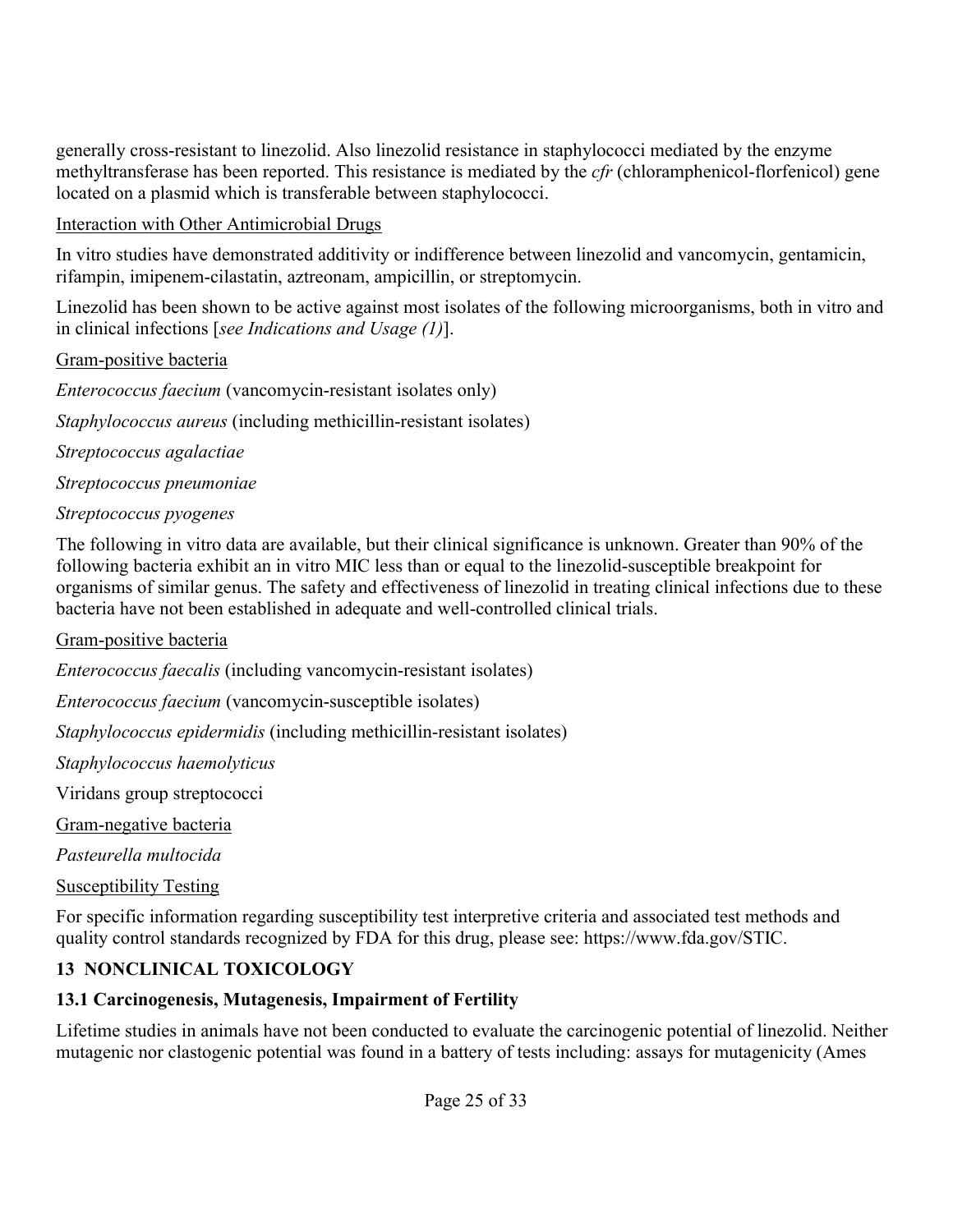bacterial reversion and CHO cell mutation), an in vitro unscheduled DNA synthesis (UDS) assay, an in vitro chromosome aberration assay in human lymphocytes, and an in vivo mouse micronucleus assay.

Linezolid did not affect the fertility or reproductive performance of adult female rats given oral doses of up to 100 mg/kg/day for 14 days prior to mating through Gestation Day 7. It reversibly decreased fertility and reproductive performance in adult male rats when given at doses  $\geq$  50 mg/kg/day, with exposures approximately equal to or greater than the expected human exposure level (exposure comparisons are based on AUCs). The reversible fertility effects were mediated through altered spermatogenesis. Affected spermatids contained abnormally formed and oriented mitochondria and were non-viable. Epithelial cell hypertrophy and hyperplasia in the epididymis was observed in conjunction with decreased fertility. Similar epididymal changes were not seen in dogs.

In sexually mature male rats exposed to drug as juveniles, mildly decreased fertility was observed following treatment with linezolid through most of their period of sexual development (50 mg/kg/day from days 7 to 36 of age, and 100 mg/kg/day from days 37 to 55 of age), with exposures up to 1.7 times greater than mean AUCs observed in pediatric patients aged 3 months to 11 years. Decreased fertility was not observed with shorter treatment periods, corresponding to exposure in utero through the early neonatal period (gestation day 6 through postnatal day 5), neonatal exposure (postnatal days 5 to 21), or to juvenile exposure (postnatal days 22 to 35). Reversible reductions in sperm motility and altered sperm morphology were observed in rats treated from postnatal day 22 to 35.

### **13.2 Animal Toxicology and/or Pharmacology**

Target organs of linezolid toxicity were similar in juvenile and adult rats and dogs. Dose- and time-dependent myelosuppression, as evidenced by bone marrow hypocellularity/decreased hematopoiesis, decreased extramedullary hematopoiesis in spleen and liver, and decreased levels of circulating erythrocytes, leukocytes, and platelets have been seen in animal studies. Lymphoid depletion occurred in thymus, lymph nodes, and spleen. Generally, the lymphoid findings were associated with anorexia, weight loss, and suppression of body weight gain, which may have contributed to the observed effects.

In rats administered linezolid orally for 6 months, non-reversible, minimal to mild axonal degeneration of sciatic nerves was observed at 80 mg/kg/day; minimal degeneration of the sciatic nerve was also observed in 1 male at this dose level at a 3-month interim necropsy. Sensitive morphologic evaluation of perfusion-fixed tissues was conducted to investigate evidence of optic nerve degeneration. Minimal to moderate optic nerve degeneration was evident in 2 male rats after 6 months of dosing, but the direct relationship to drug was equivocal because of the acute nature of the finding and its asymmetrical distribution. The nerve degeneration observed was microscopically comparable to spontaneous unilateral optic nerve degeneration reported in aging rats and may be an exacerbation of common background change.

These effects were observed at exposure levels that are comparable to those observed in some human subjects. The hematopoietic and lymphoid effects were reversible, although in some studies, reversal was incomplete within the duration of the recovery period.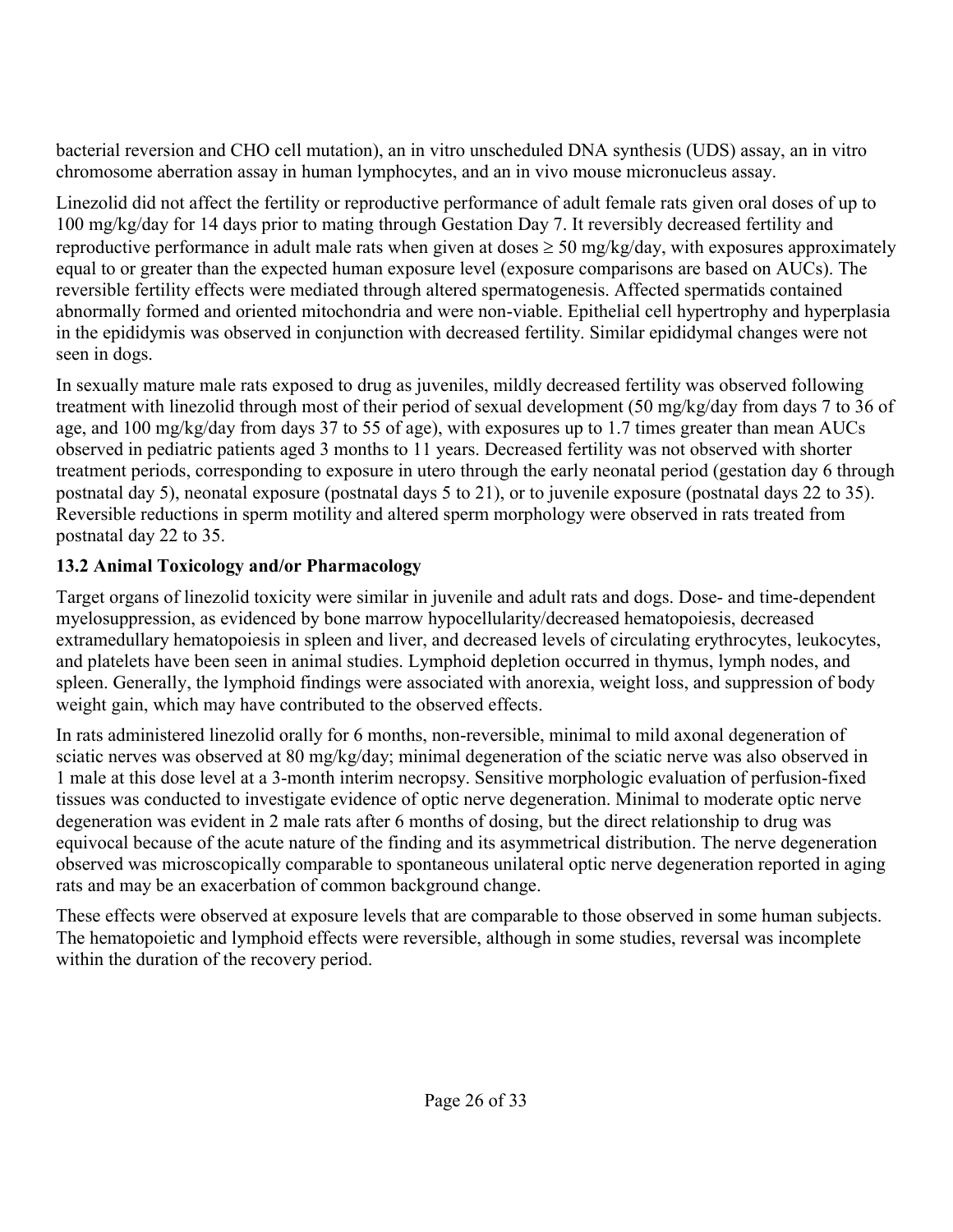### **14 CLINICAL STUDIES**

### **14.1 Adults**

### Nosocomial Pneumonia

Adult patients with clinically and radiologically documented nosocomial pneumonia were enrolled in a randomized, multi-center, double-blind trial. Patients were treated for 7 to 21 days. One group received ZYVOX I.V. Injection 600 mg every 12 hours, and the other group received vancomycin 1 g every 12 hours intravenously. Both groups received concomitant aztreonam (1 to 2 g every 8 hours intravenously), which could be continued if clinically indicated. There were 203 linezolid-treated and 193 vancomycin-treated patients enrolled in the study. One hundred twenty-two (60%) linezolid-treated patients and 103 (53%) vancomycin-treated patients were clinically evaluable. The cure rates in clinically evaluable patients were 57% for linezolid-treated patients and 60% for vancomycin-treated patients. The cure rates in clinically evaluable patients with ventilator-associated pneumonia were 47% for linezolid-treated patients and 40% for vancomycin-treated patients. A modified intent-to-treat (MITT) analysis of 94 linezolid-treated patients and 83 vancomycin-treated patients included subjects who had a pathogen isolated before treatment. The cure rates in the MITT analysis were 57% in linezolid-treated patients and 46% in vancomycin-treated patients. The cure rates by pathogen for microbiologically evaluable patients are presented in Table 12.

|                                 | Cured                     |                         |  |
|---------------------------------|---------------------------|-------------------------|--|
| Pathogen                        | <b>ZYVOX</b><br>$n/N$ (%) | Vancomycin<br>$n/N$ (%) |  |
| Staphylococcus aureus           | 23/38(61)                 | 14/23(61)               |  |
| Methicillin-resistant S. aureus | 13/22 (59)                | 7/10(70)                |  |
| Streptococcus pneumoniae        | 9/9(100)                  | 9/10(90)                |  |

**Table 12. Cure Rates at the Test-of-Cure Visit for Microbiologically Evaluable Adult Patients with Nosocomial Pneumonia**

# Complicated Skin and Skin Structure Infections

Adult patients with clinically documented complicated skin and skin structure infections were enrolled in a randomized, multi-center, double-blind, double-dummy trial comparing study medications administered intravenously followed by medications given orally for a total of 10 to 21 days of treatment. One group of patients received ZYVOX I.V. Injection 600 mg every 12 hours followed by ZYVOX Tablets 600 mg every 12 hours; the other group received oxacillin 2 g every 6 hours intravenously followed by dicloxacillin 500 mg every 6 hours orally. Patients could receive concomitant aztreonam if clinically indicated. There were 400 linezolid-treated and 419 oxacillin-treated patients enrolled in the study. Two hundred forty-five (61%) linezolid-treated patients and 242 (58%) oxacillin-treated patients were clinically evaluable. The cure rates in clinically evaluable patients were 90% in linezolid-treated patients and 85% in oxacillin-treated patients. A modified intent-to-treat (MITT) analysis of 316 linezolid-treated patients and 313 oxacillin-treated patients included subjects who met all criteria for study entry. The cure rates in the MITT analysis were 86% in linezolid-treated patients and 82% in oxacillin-treated patients. The cure rates by pathogen for microbiologically evaluable patients are presented in Table 13.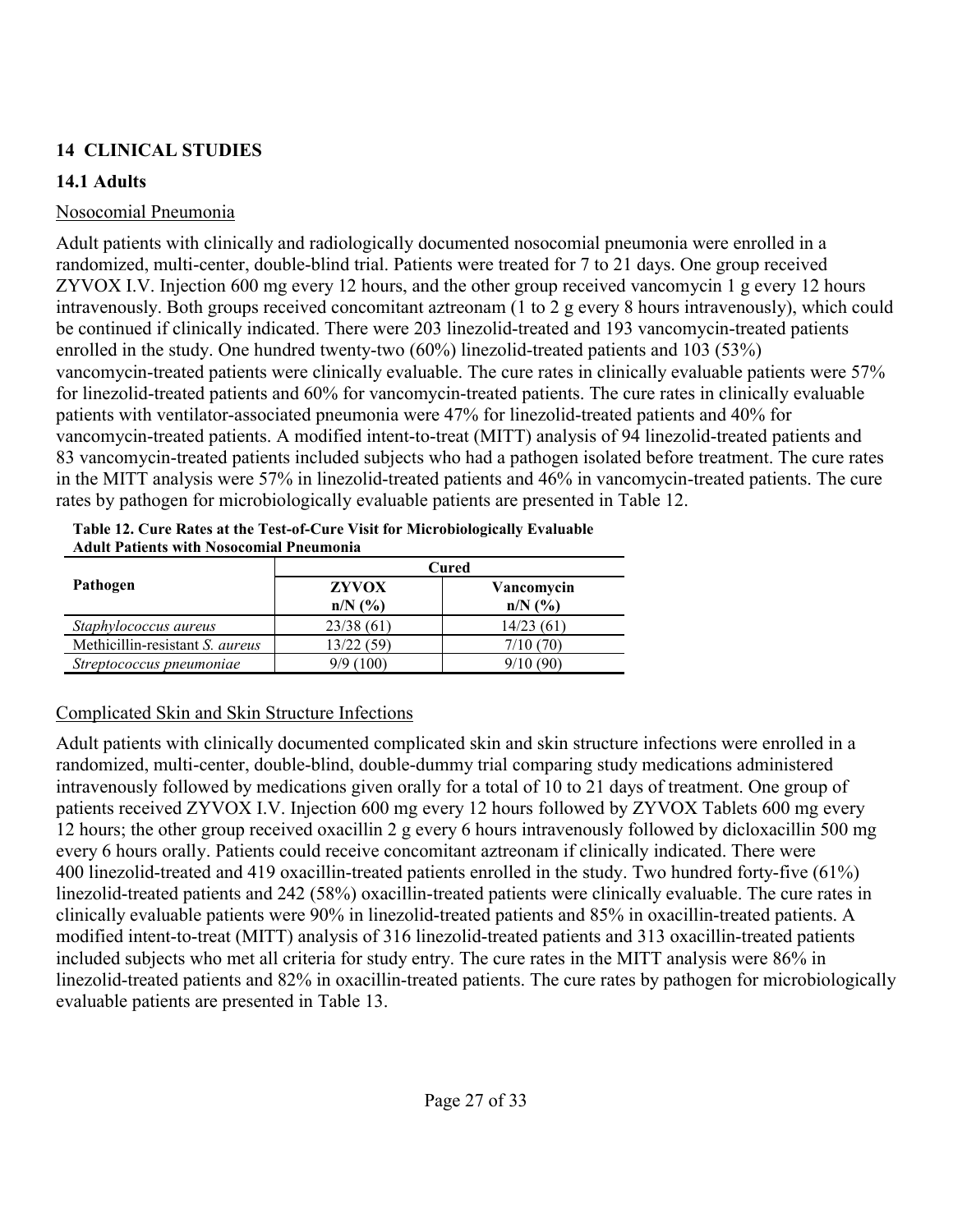|                                 | Cured                     |                                      |  |  |
|---------------------------------|---------------------------|--------------------------------------|--|--|
| Pathogen                        | <b>ZYVOX</b><br>$n/N$ (%) | Oxacillin/Dicloxacillin<br>$n/N$ (%) |  |  |
| Staphylococcus aureus           | 73/83 (88)                | 72/84 (86)                           |  |  |
| Methicillin-resistant S. aureus | $2/3$ (67)                |                                      |  |  |
| Streptococcus agalactiae        | 6/6(100)                  | 3/6(50)                              |  |  |
| Streptococcus pyogenes          | 18/26 (69)                | 21/28 (75                            |  |  |

**Table 13. Cure Rates at the Test-of-Cure Visit for Microbiologically Evaluable Adult Patients with Complicated Skin and Skin Structure Infections**

A separate study provided additional experience with the use of ZYVOX in the treatment of methicillinresistant *Staphylococcus aureus* (MRSA) infections. This was a randomized, open-label trial in hospitalized adult patients with documented or suspected MRSA infection.

One group of patients received ZYVOX I.V. Injection 600 mg every 12 hours followed by ZYVOX Tablets 600 mg every 12 hours. The other group of patients received vancomycin 1 g every 12 hours intravenously. Both groups were treated for 7 to 28 days, and could receive concomitant aztreonam or gentamicin if clinically indicated. The cure rates in microbiologically evaluable patients with MRSA skin and skin structure infection were 26/33 (79%) for linezolid-treated patients and 24/33 (73%) for vancomycin-treated patients.

#### Diabetic Foot Infections

Adult diabetic patients with clinically documented complicated skin and skin structure infections ("diabetic foot infections") were enrolled in a randomized (2:1 ratio), multi-center, open-label trial comparing study medications administered intravenously or orally for a total of 14 to 28 days of treatment. One group of patients received ZYVOX 600 mg every 12 hours intravenously or orally; the other group received ampicillin/sulbactam 1.5 to 3 g intravenously or amoxicillin/clavulanate 500 to 875 mg every 8 to 12 hours orally. In countries where ampicillin/sulbactam is not marketed, amoxicillin/clavulanate 500 mg to 2 g every 6 hours was used for the intravenous regimen. Patients in the comparator group could also be treated with vancomycin 1 g every 12 hours intravenously if MRSA was isolated from the foot infection. Patients in either treatment group who had Gram-negative bacilli isolated from the infection site could also receive aztreonam 1 to 2 g every 8-12 hours intravenously. All patients were eligible to receive appropriate adjunctive treatment methods, such as debridement and off-loading, as typically required in the treatment of diabetic foot infections, and most patients received these treatments. There were 241 linezolid-treated and 120 comparator-treated patients in the intent-to-treat (ITT) study population. Two hundred twelve (86%) linezolid-treated patients and 105 (85%) comparator-treated patients were clinically evaluable. In the ITT population, the cure rates were 68.5% (165/241) in linezolid-treated patients and 64% (77/120) in comparator-treated patients, where those with indeterminate and missing outcomes were considered failures. The cure rates in the clinically evaluable patients (excluding those with indeterminate and missing outcomes) were 83% (159/192) and 73% (74/101) in the linezolid- and comparator-treated patients, respectively. A critical post-hoc analysis focused on 121 linezolid-treated and 60 comparator-treated patients who had a Gram-positive pathogen isolated from the site of infection or from blood, who had less evidence of underlying osteomyelitis than the overall study population, and who did not receive prohibited antimicrobials. Based upon that analysis, the cure rates were 71% (86/121) in the linezolid-treated patients and 63% (38/60) in the comparator-treated patients. None of the above analyses were adjusted for the use of adjunctive therapies. The cure rates by pathogen for microbiologically evaluable patients are presented in Table 14.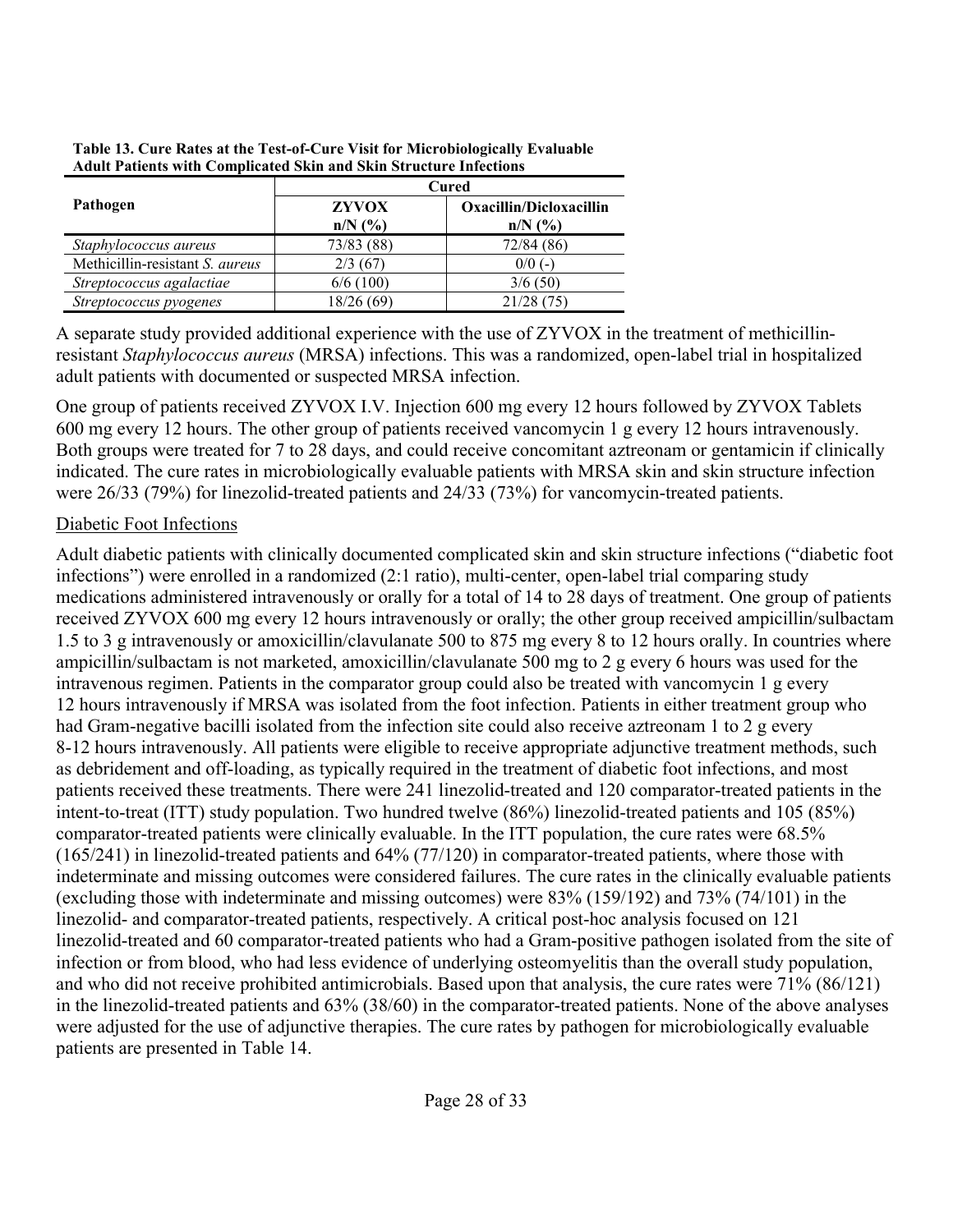|                                 | Cured                     |                         |  |
|---------------------------------|---------------------------|-------------------------|--|
| Pathogen                        | <b>ZYVOX</b><br>$n/N$ (%) | Comparator<br>$n/N$ (%) |  |
| Staphylococcus aureus           | 49/63 (78)                | 20/29(69)               |  |
| Methicillin-resistant S. aureus | 12/17(71)                 | 2/3(67)                 |  |
| Streptococcus agalactiae        | 25/29(86)                 | 9/16(56)                |  |

**Table 14. Cure Rates at the Test-of-Cure Visit for Microbiologically Evaluable Adult Patients with Diabetic Foot Infections**

#### Vancomycin-Resistant Enterococcal Infections

Adult patients with documented or suspected vancomycin-resistant enterococcal infection were enrolled in a randomized, multi-center, double-blind trial comparing a high dose of ZYVOX (600 mg) with a low dose of ZYVOX (200 mg) given every 12 hours either intravenously (IV) or orally for 7 to 28 days. Patients could receive concomitant aztreonam or aminoglycosides. There were 79 patients randomized to high-dose linezolid and 66 to low-dose linezolid. The intent-to-treat (ITT) population with documented vancomycin-resistant enterococcal infection at baseline consisted of 65 patients in the high-dose arm and 52 in the low-dose arm.

The cure rates for the ITT population with documented vancomycin-resistant enterococcal infection at baseline are presented in Table 15 by source of infection. These cure rates do not include patients with missing or indeterminate outcomes. The cure rate was higher in the high-dose arm than in the low-dose arm, although the difference was not statistically significant at the 0.05 level.

|                                        | Documentou + ancom ; em reconstant miter ococean miternomo at Daocime<br>Cured |                                                    |  |  |
|----------------------------------------|--------------------------------------------------------------------------------|----------------------------------------------------|--|--|
| <b>Source of Infection</b>             | <b>ZYVOX</b><br>600 mg every 12 hours<br>$n/N$ (%)                             | <b>ZYVOX</b><br>200 mg every 12 hours<br>$n/N$ (%) |  |  |
| Any site                               | 39/58(67)                                                                      | 24/46 (52)                                         |  |  |
| Any site with associated<br>bacteremia | 10/17(59)                                                                      | 4/14(29)                                           |  |  |
| Bacteremia of unknown origin           | 5/10(50)                                                                       | 2/7(29)                                            |  |  |
| Skin and skin structure                | 9/13(69)                                                                       | 5/5(100)                                           |  |  |
| Urinary tract                          | 12/19(63)                                                                      | 12/20(60)                                          |  |  |
| Pneumonia                              | 2/3(67)                                                                        | 0/1(0)                                             |  |  |
| Other <sup>*</sup>                     | 11/13(85)                                                                      | 5/13(39)                                           |  |  |

**Table 15. Cure Rates at the Test-of-Cure Visit for ITT Adult Patients with Documented Vancomycin-Resistant Enterococcal Infections at Baseline**

\* Includes sources of infection such as hepatic abscess, biliary sepsis, necrotic gall bladder, pericolonic abscess, pancreatitis, and catheter-related infection.

### **14.2 Pediatric Patients**

#### Infections due to Gram-positive Bacteria

A safety and efficacy study provided experience on the use of ZYVOX in pediatric patients for the treatment of nosocomial pneumonia, complicated skin and skin structure infections, and other infections due to Gram-positive bacterial pathogens, including methicillin-resistant and -susceptible *Staphylococcus aureus* and vancomycin-resistant *Enterococcus faecium*. Pediatric patients ranging in age from birth through 11 years with infections caused by the documented or suspected Gram-positive bacteria were enrolled in a randomized, open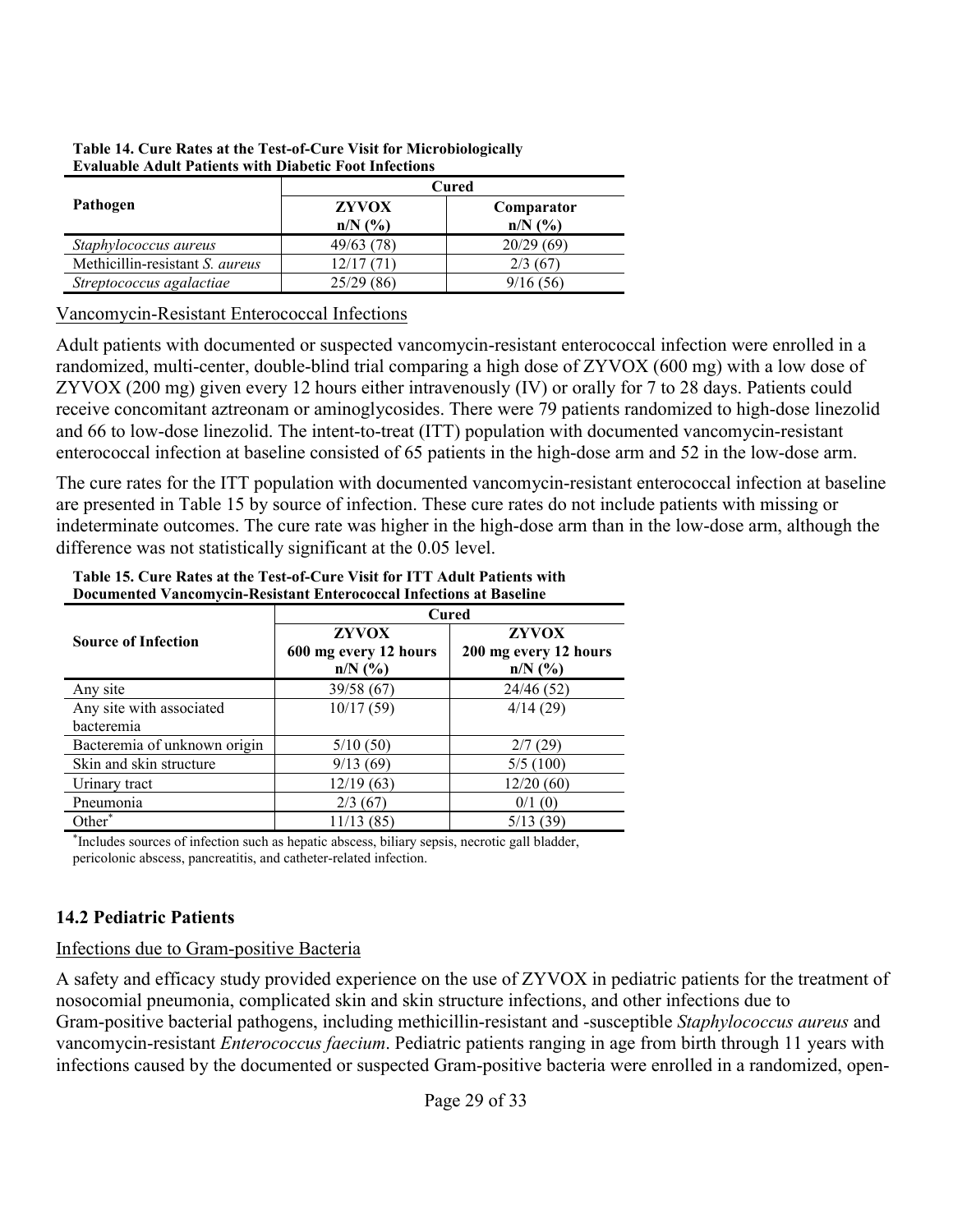label, comparator-controlled trial. One group of patients received ZYVOX I.V. Injection 10 mg/kg every 8 hours followed by ZYVOX for Oral Suspension 10 mg/kg every 8 hours. A second group received vancomycin 10 to 15 mg/kg intravenously every 6 to 24 hours, depending on age and renal clearance. Patients who had confirmed VRE infections were placed in a third arm of the study and received ZYVOX 10 mg/kg every 8 hours intravenously and/or orally. All patients were treated for a total of 10 to 28 days and could receive concomitant Gram-negative antibacterial drugs if clinically indicated. In the intent-to-treat (ITT) population, there were 206 patients randomized to linezolid and 102 patients randomized to vancomycin. The cure rates for ITT, MITT, and clinically evaluable patients are presented in Table 16. After the study was completed, 13 additional patients ranging from 4 days through 16 years of age were enrolled in an open-label extension of the VRE arm of the study. Table 17 provides clinical cure rates by pathogen for microbiologically evaluable patients including microbiologically evaluable patients with vancomycin-resistant *Enterococcus faecium* from the extension of this study.

| Table 16. Cure Rates at the Test-of-Cure Visit for Intent-to-Treat, Modified Intent-to-Treat, and Clinically |
|--------------------------------------------------------------------------------------------------------------|
| <b>Evaluable Pediatric Patients for the Overall Population and by Select Baseline Diagnosis</b>              |

|                                                      | <b>ITT</b>                |                         | MITT*                     |                         | <b>Clinically Evaluable</b> |                             |
|------------------------------------------------------|---------------------------|-------------------------|---------------------------|-------------------------|-----------------------------|-----------------------------|
| <b>Population</b>                                    | <b>ZYVOX</b><br>$n/N$ (%) | Vancomycin<br>$n/N$ (%) | <b>ZYVOX</b><br>$n/N$ (%) | Vancomycin<br>$n/N$ (%) | <b>ZYVOX</b><br>$n/N$ (%)   | Vancomyci<br>n<br>$n/N$ (%) |
| Any diagnosis                                        | 150/186 (81)              | 69/83(83)               | 86/108 (80)               | 44/49 (90)              | 106/117<br>(91)             | 49/54 (91)                  |
| Complicated skin<br>and skin structure<br>infections | 61/72(85)                 | 31/34(91)               | 37/43(86)                 | 22/23(96)               | 46/49 (94)                  | 26/27(96)                   |
| Nosocomial<br>pneumonia                              | 13/18(72)                 | 11/12(92)               | 5/6(83)                   | 4/4(100)                | 7/7(100)                    | 5/5(100)                    |

\*MITT = ITT patients with an isolated Gram-positive pathogen at baseline

**Table 17. Cure Rates at the Test-of-Cure Visit for Microbiologically Evaluable Pediatric Patients with Infections due to Gram-positive Pathogens**

|                                           | <b>Microbiologically Evaluable</b> |                         |  |
|-------------------------------------------|------------------------------------|-------------------------|--|
| Pathogen                                  | <b>ZYVOX</b><br>$n/N$ (%)          | Vancomycin<br>$n/N$ (%) |  |
| Vancomycin-resistant Enterococcus faecium | $6/8$ (75)*                        | $0/0$ (-)               |  |
| Staphylococcus aureus                     | 36/38(95)                          | 23/24(96)               |  |
| Methicillin-resistant S. aureus           | 16/17 (94)                         | 9/9(100)                |  |
| Streptococcus pyogenes                    | 2/2(100)                           | 1/2(50)                 |  |

**\*** Includes data from 7 patients enrolled in the open-label extension of this study.

#### **16 HOW SUPPLIED/STORAGE AND HANDLING**

#### **16.1 Injection**

ZYVOX I.V. Injection is available in single-dose, ready-to-use flexible plastic infusion bags in a foil laminate overwrap. The infusion bags and ports are not made with natural rubber latex. The infusion bags are available in the following package sizes:

| $200 \text{ mg}/100 \text{ mL}$ (2 mg/mL) linezolid x 10 | NDC 0009-5137-04 |
|----------------------------------------------------------|------------------|
| 600 mg/300 mL $(2 \text{ mg/mL})$ linezolid x 10         | NDC 0009-5140-04 |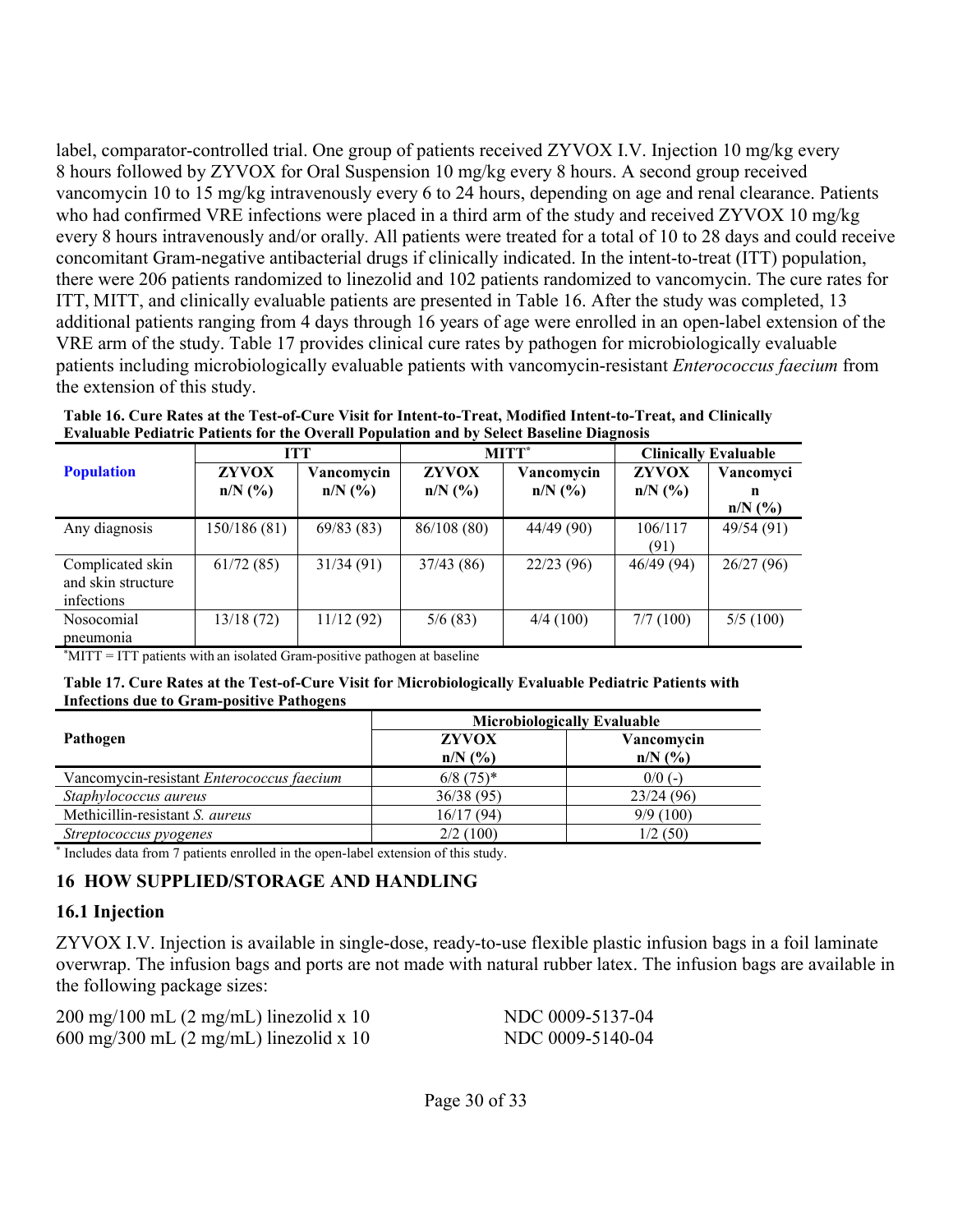#### **16.2 Tablets**

ZYVOX Tablets are available as follows:

600 mg (white, capsule-shaped, film-coated tablets debossed with "ZYV" on one side and "600" on the other)

20 tablets in HDPE bottle NDC 0009-5138-02

Unit dose packages of 30 tablets NDC 0009-5138-03

#### **16.3 Oral Suspension**

ZYVOX for Oral Suspension is available as a dry, white to off-white, orange-flavored granule/powder. When constituted as directed, each bottle will contain 150 mL of a suspension providing the equivalent of 100 mg of linezolid per each 5 mL. ZYVOX for Oral Suspension is supplied as follows:

100 mg/5 mL in 240 mL glass bottles NDC 0009-5136-01

### **16.4 Storage and Handling**

Store at 25ºC (77ºF). Protect from light. Keep bottles tightly closed to protect from moisture. It is recommended that the infusion bags be kept in the overwrap until ready to use. Protect infusion bags from freezing.

### **17 PATIENT COUNSELING INFORMATION**

Important Administration Instructions

Advise patients that ZYVOX may be taken with or without food.

Peripheral and Optic Neuropathy

Advise patients to inform their physician if they experience changes in vision while taking ZYVOX [*see Warnings and Precautions (5.2)*]*.* 

#### Serotonin Syndrome

Advise patients to inform their physician if taking serotonergic agents, including serotonin re-uptake inhibitors or other antidepressants and opioids [*see Warnings and Precautions (5.3)*]*.*

Potential Interactions Producing Elevation of Blood Pressure

- Advise patients to inform their physician if they have a history of hypertension.
- Advise patients to avoid large quantities of foods or beverages with high tyramine content while taking ZYVOX. Foods high in tyramine content include those that may have undergone protein changes by aging, fermentation, pickling, or smoking to improve flavor, such as aged cheeses, fermented or air-dried meats, sauerkraut, soy sauce, tap beers, and red wines. The tyramine content of any protein-rich food may be increased if stored for long periods or improperly refrigerated.
- Advise patients to inform their physician if taking medications containing pseudoephedrine HCl or phenylpropanolamine HCl, such as cold remedies and decongestants [*see Warnings and Precautions (5.6)*].

#### Lactic Acidosis

Advise patients to inform their physician if they experience repeated episodes of nausea or vomiting while receiving ZYVOX [*see Warnings and Precautions (5.7)*].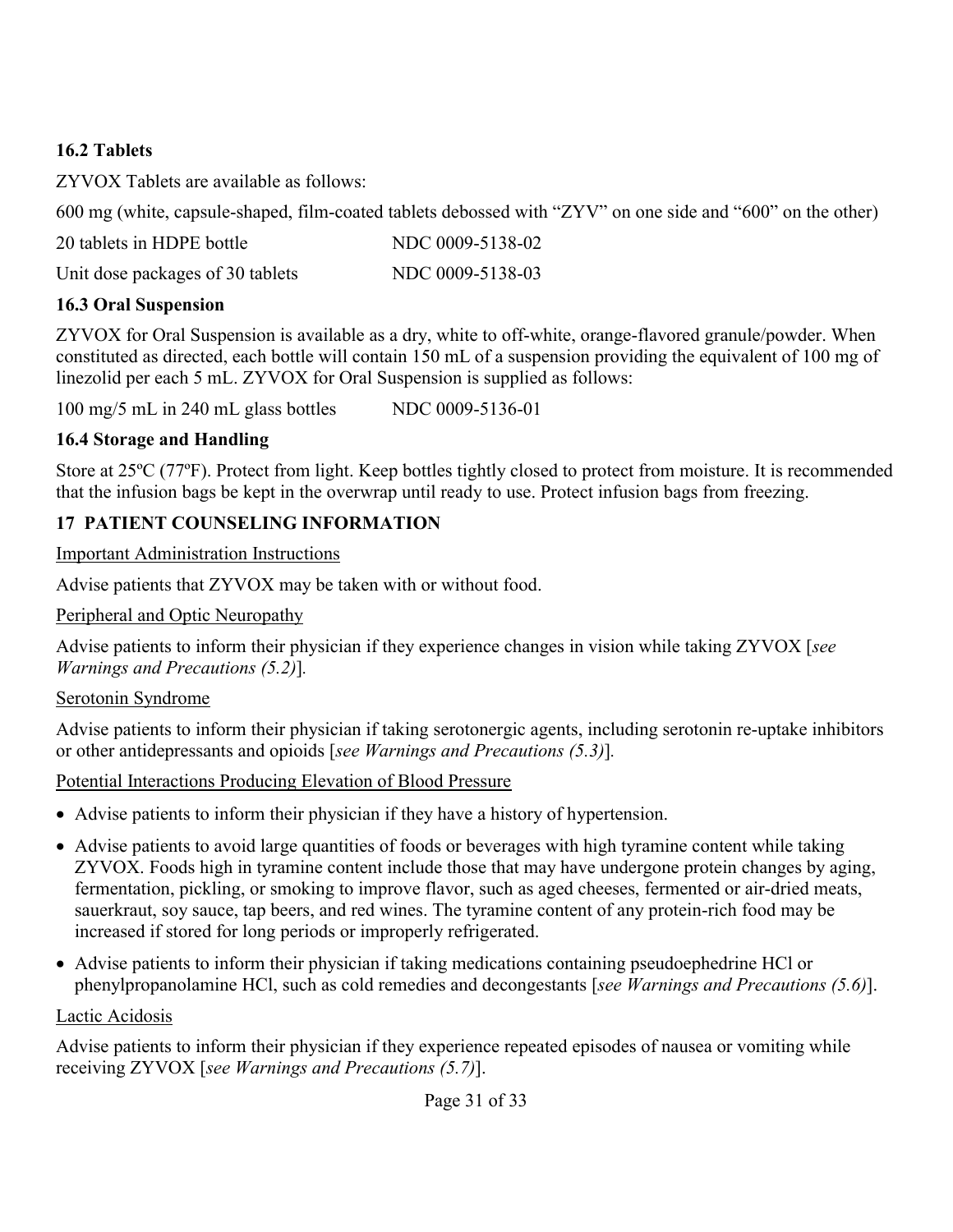### Convulsions

Advise patients to inform their physician if they have a history of seizures or convulsions [*see Warnings and Precautions (5.8)*].

### Hypoglycemia

Advise patients to inform their physician if they have diabetes mellitus. Hypoglycemic reactions, such as diaphoresis and tremulousness, along with low blood glucose measurements may occur when treated with linezolid. If such reactions occur, patients should contact a physician or other health professional for proper treatment [*see Warnings and Precautions (5.9)*]*.*

### Hyponatremia and/or SIADH

Advise patients at risk for hyponatremia to inform their physician if they experience signs and symptoms of hyponatremia and/or SIADH, including confusion, somnolence, generalized weakness, and respiratory distress [*see Warnings and Precautions (5.10)*].

### Phenylketonuria

Advise patients with phenylketonuria (PKU) that each 5 mL of the 100 mg/5 mL ZYVOX for Oral Suspension contains 20 mg phenylalanine. The other ZYVOX formulations do not contain phenylalanine. Phenylalanine can be harmful to patients with phenylketonuria. Contact your physician or pharmacist when prescribed with ZYVOX for Oral Suspension [*see Warnings and Precautions (5.11)*].

### Antibacterial Resistance

Patients should be counseled that antibacterial drugs including ZYVOX should only be used to treat bacterial infections. They do not treat viral infections (e.g., the common cold). When ZYVOX is prescribed to treat a bacterial infection, patients should be told that although it is common to feel better early in the course of therapy, the medication should be taken exactly as directed. Skipping doses or not completing the full course of therapy may (1) decrease the effectiveness of the immediate treatment and (2) increase the likelihood that bacteria will develop resistance and will not be treatable by ZYVOX or other antibacterial drugs in the future.

### Diarrhea

Diarrhea is a common problem caused by antibacterial drugs, which usually ends when the antibacterial drug is discontinued. Sometimes after starting treatment with antibacterial drugs, patients can develop watery and bloody stools (with or without stomach cramps and fever) even as late as two or more months after having taken the last dose of the antibacterial drug. If this occurs, patients should contact their physician as soon as possible [*see Warnings and Precautions (5.5)*].

### Infertility

Advise male patients that ZYVOX may reversibly impair fertility [*see Use in Specific Populations (8.3)*].